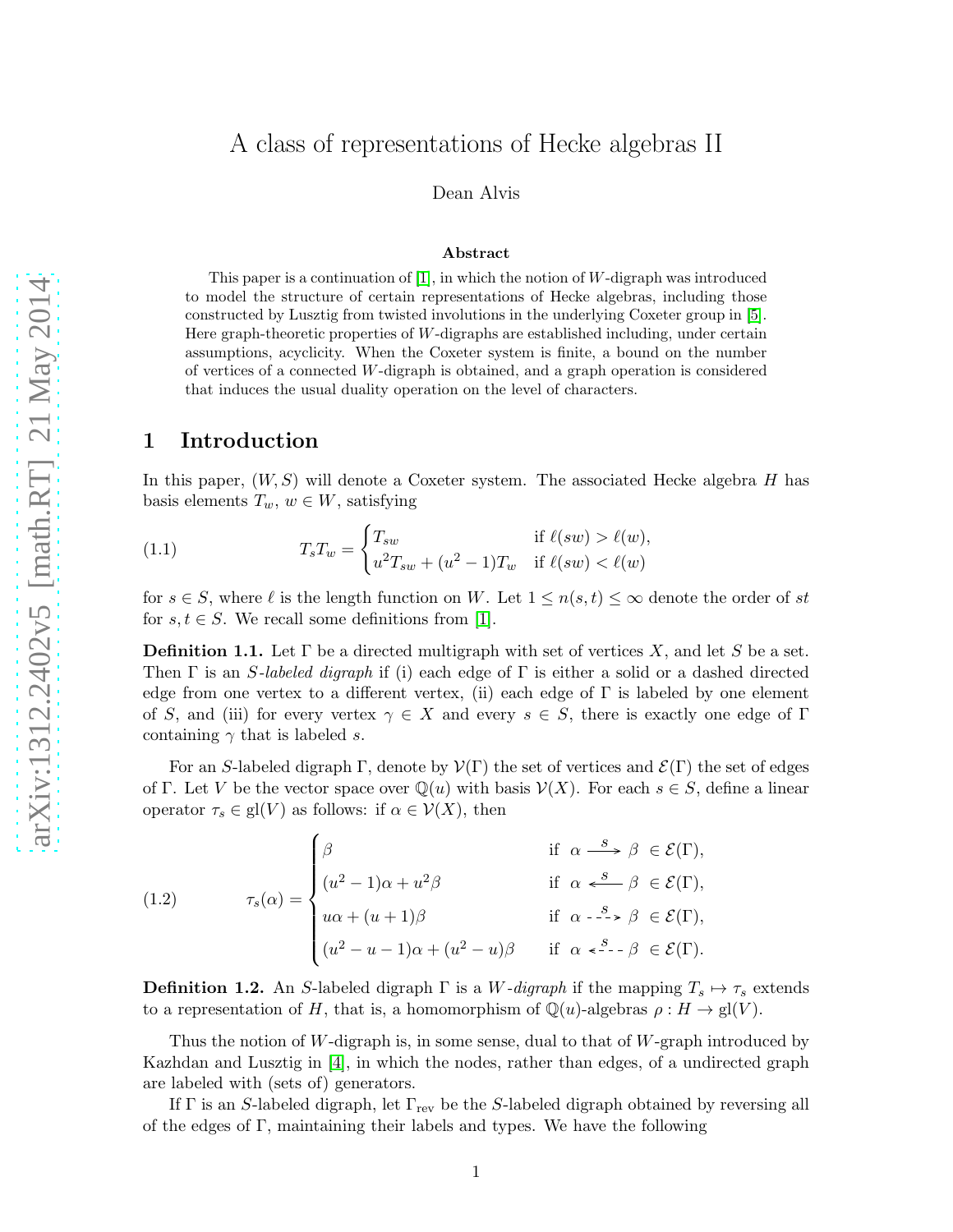<span id="page-1-1"></span>**Theorem 1.3.** If Γ is an S-labeled digraph, then Γ is a W-digraph if and only if  $\Gamma_{rev}$  is a W-digraph.

<span id="page-1-2"></span>**Theorem 1.4.** If  $n(s,t) < \infty$  for all  $s,t \in S$  and  $\Gamma$  is a connected W-digraph, then the following hold.

- (i)  $\Gamma$  can have at most one source and at most one sink.
- (ii) If  $\Gamma$  has either a source or a sink, then  $\Gamma$  is acyclic.
- (iii) If  $(W, S)$  is finite, then  $\Gamma$  has both a source and a sink.

**Corollary 1.5.** If  $(W, S)$  is finite, then the number of sources (or sinks) in a W-digraph  $\Psi$  is equal to the number of connected components of  $\Psi$ .

For  $J \subseteq S$  and  $\Gamma$  an S-labeled digraph, let  $\Gamma_J$  be the multigraph obtained by removing from  $\Gamma$  all edges labeled by elements of  $S \setminus J$ , so  $\Gamma_J$  is a J-labeled digraph.

<span id="page-1-3"></span>**Theorem 1.6.** If  $(W, S)$  is a finite Coxeter system,  $J \subseteq S$ , and  $\Gamma$  is a connected Wdigraph, then  $\Gamma_J$  has at most  $|W:W_J|$  connected components.

Taking  $J = \emptyset$  gives the following.

<span id="page-1-0"></span>Corollary 1.7. Let  $(W, S)$  be a finite Coxeter system, and let  $\Gamma$  be a connected W-digraph. Then  $|\mathcal{V}(\Gamma)| \leq |W|$ .

The bound in Corollary [1.7](#page-1-0) is always attained: see Example [3.10.](#page-9-0)

<span id="page-1-4"></span>**Theorem 1.8.** Assume  $(W, S)$  satisfies  $n(s, t) < \infty$  for  $s, t \in S$  and  $\Gamma$  is a connected W-digraph with a source or sink. Then for  $\alpha, \beta \in V(\Gamma)$ , any two directed paths from  $\alpha$  to  $\beta$  in  $\Gamma$  have the same number of edges.

Suppose  $(W, S)$  is finite and  $\chi(\Gamma)$  is the character of H afforded by the module for a connected W-digraph Γ. For  $a = \pm 1$ , let  $\chi(\Gamma)_a$  denote the (ordinary) character of W determined by  $\chi(\Gamma)_a(w) = \chi(\Gamma)(T_w)|_{u=a}$ .

<span id="page-1-5"></span>**Theorem 1.9.** If  $(W, S)$  is finite and  $\Gamma$  is a connected W-digraph, then

<span id="page-1-7"></span>
$$
\chi(\Gamma_{rev})_1 = \chi(\Gamma)_{-1} = \operatorname{sgn}_W \cdot \chi(\Gamma)_1.
$$

Let  $\gamma \mapsto \overline{\gamma}$  be the automorphism of  $\mathbb{Q}(u)$  determined by  $\overline{u} = u^{-1}$ , and let  $h \mapsto \overline{h}$  be the ring automorphism  $\sum_{w\in W} \gamma_w T_w \mapsto \sum_{w\in W} \overline{\gamma_w} T_{w^{-1}}^{-1}$  of H. Following Lusztig [\[5\]](#page-14-1), we define a bar operator on an H-module V to be an additive bijection  $\varphi: V \to V$  such that

(1.3) 
$$
\varphi(hv) = \overline{h}\varphi(v) \quad \text{for } h \in H, v \in V.
$$

Lusztighas shown ([\[5\]](#page-14-1), Theorem 0.2) that if  $\Gamma$  is the W-digraph corresponding to the twisted involutions in W with respect to some involutory automorphism of  $(W, S)$ , then V admits a unique bar operator that fixes the source of  $\Gamma$ , and moreover that bar operator satisfies  $\varphi(\varphi(v)) = v$  for  $v \in V(\Gamma)$ . We have the following in the finite case.

<span id="page-1-6"></span>**Theorem 1.10.** If  $(W, S)$  is finite and  $\Gamma$  is a connected W-digraph, then the associated H-module  $V(\Gamma)$  affords a bar operator.

However, there need not exist a bar operator that fixes the source of Γ: see Example [5.1.](#page-13-0)

The organization of this paper is as follows. Section [2](#page-2-0) contains the proof of Theorem [1.3](#page-1-1) and related results. Section [3](#page-4-0) contains the proofs of Theorem [1.4,](#page-1-2) Theorem [1.6,](#page-1-3) and Theorem [1.8.](#page-1-4) Section [4](#page-9-1) contains the proof of Theorem [1.9](#page-1-5) and additional results relating matrix representations corresponding to  $\Gamma$  and  $\Gamma_{\text{rev}}$ . Section [5](#page-12-0) contains the proof of Theorem [1.10,](#page-1-6) and the last section contains concluding remarks.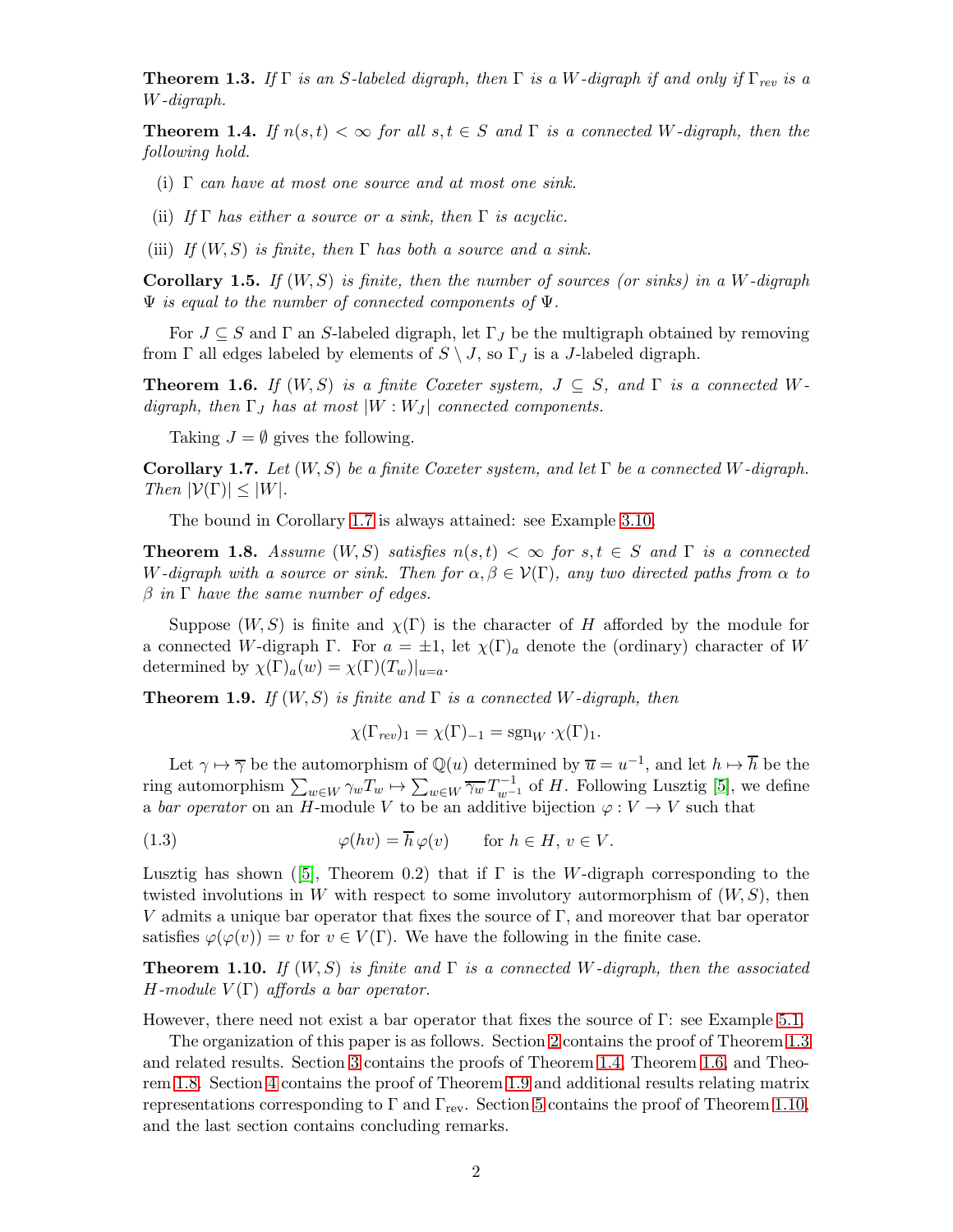# <span id="page-2-0"></span>2 The proof of Theorem [1.3](#page-1-1)

*Proof of Theorem [1.3.](#page-1-1)* Let  $(W, S)$  be a Coxeter system, and let  $\Gamma$  be an S-labeled digraph. For  $J = \{s, t\}$  and  $1 < n < \infty$ , denote by  $\mathcal{F}_n$  the collection of all J-labeled digraphs C of Figures 1.4–1.11 of [\[1\]](#page-14-0) for which  $m = |\mathcal{V}(C)|/2$  satisfies the divisibility conditions of Theorem 1.3 of [\[1\]](#page-14-0). Then by the theorem just cited,  $\Gamma$  is a W-digraph if and only if whenever  $J = \{s, t\} \subseteq S$  with  $1 < n = n(s, t) < \infty$ , each connected component of  $\Gamma_J$  is isomorphic to an element of  $\mathcal{F}_n$ . It is easily seen that  $\mathcal{F}_n$  is invariant under  $C \mapsto C_{\text{rev}}$ . Also, C is a connected component of  $\Gamma_J$  if and only if  $C_{\text{rev}}$  is a connected component of  $(\Gamma_J)_{\text{rev}}$ . The assertion of the theorem follows. □

Let  $w \mapsto w^*$  be an involutory automorphism of  $(W, S)$ , and let  $I_* = \{x \in W \mid x^* = x^{-1}\}\$ be the set of twisted involutions of W. By Lusztig  $[5]$ , Theorem 0.1, there is an H-module  $M_*$  with basis  $X = \{m_w \mid w \in I_*\}$  and H-action determined by

$$
T_{s}m_{w} = \begin{cases} m_{sws^{*}} & \text{if } sw \neq ws^{*} > w, \\ (u^{2}-1)m_{w} + u^{2}m_{sws^{*}} & \text{if } sw \neq ws^{*} < w, \\ um_{w} + (u+1)m_{sw} & \text{if } sw = ws^{*} > w, \\ (u^{2}-u-1)m_{w} + (u^{2}-u)m_{sw} & \text{if } sw = w^{*} < w. \end{cases}
$$

The basis X for  $M_*$  then affords the W-digraph  $\Gamma_*$  defined by

$$
m_w \xrightarrow{S} m_{sws^*} \in \mathcal{E}(\Gamma_*) \iff sw \neq ws^* > w
$$

and

 $m_w \stackrel{s}{\dashrightarrow} m_{sw} \in \mathcal{E}(\Gamma_*) \iff sw = ws^* > w.$ 

**Theorem 2.1.** Let W be finite with longest element  $w_0$ , and let  $\Gamma_*$  be the W-digraph corresponding to the involutory automorphism  $w \mapsto w^*$  of  $(W, S)$ . Then  $(\Gamma_*)_{rev}$  is isomorphic to the W-digraph  $\Gamma_{\#}$  corresponding to the automorphism  $w \mapsto w^{\#} = w_0w^*w_0$  of  $(W, S)$ via the bijection sending  $m_x \in \mathcal{V}(\Gamma_*)$  to  $m_{xw_0} \in \mathcal{V}(\Gamma_*)$ .

*Proof.* Observe  $w_0^* = w_0$  since  $w \mapsto w^*$  preserves lengths. Suppose  $x \in I_*,$  so  $x^* = x^{-1}$ . Then  $xw_0 \in I_{\#}$  because

$$
(xw_0)^{\#} = w_0(xw_0)^* w_0 = w_0 x^* w_0 w_0 = w_0 x^{-1} = (xw_0)^{-1}.
$$

Likewise, if  $xw_0 \in I_{\#}$ , then  $x \in I_*$ . If  $x, y \in I_*$  and  $s \in S$ , then

$$
m_x \xrightarrow{S} m_y \in \mathcal{E}(\Gamma_*) \iff x < y = sxs^*
$$
\n
$$
\iff yw_0 < xw_0 = (sys^*)w_0 = s(yw_0)(w_0s^*w_0) = s(yw_0)s^{\#}
$$
\n
$$
\iff m_{yw_0} \xrightarrow{S} m_{xw_0} \in \mathcal{E}(\Gamma_{\#}),
$$

and

$$
m_x \xrightarrow{S} m_y \in \mathcal{E}(\Gamma_*) \iff x < y = sx = xs^*
$$
\n
$$
\iff yw_0 < xw_0 = (sy)w_0 = s(yw_0) = (ys^*)w_0 = (yw_0)s^{\#}
$$
\n
$$
\iff m_{yw_0} \xrightarrow{S} m_{xw_0} \in \mathcal{E}(\Gamma_{\#}).
$$

 $\Box$ 

Therefore  $(\Gamma_*)_{\text{rev}}$  is isomorphic to  $\Gamma_\#$  via the bijection  $m_x \mapsto m_{xw_0}$  on vertices.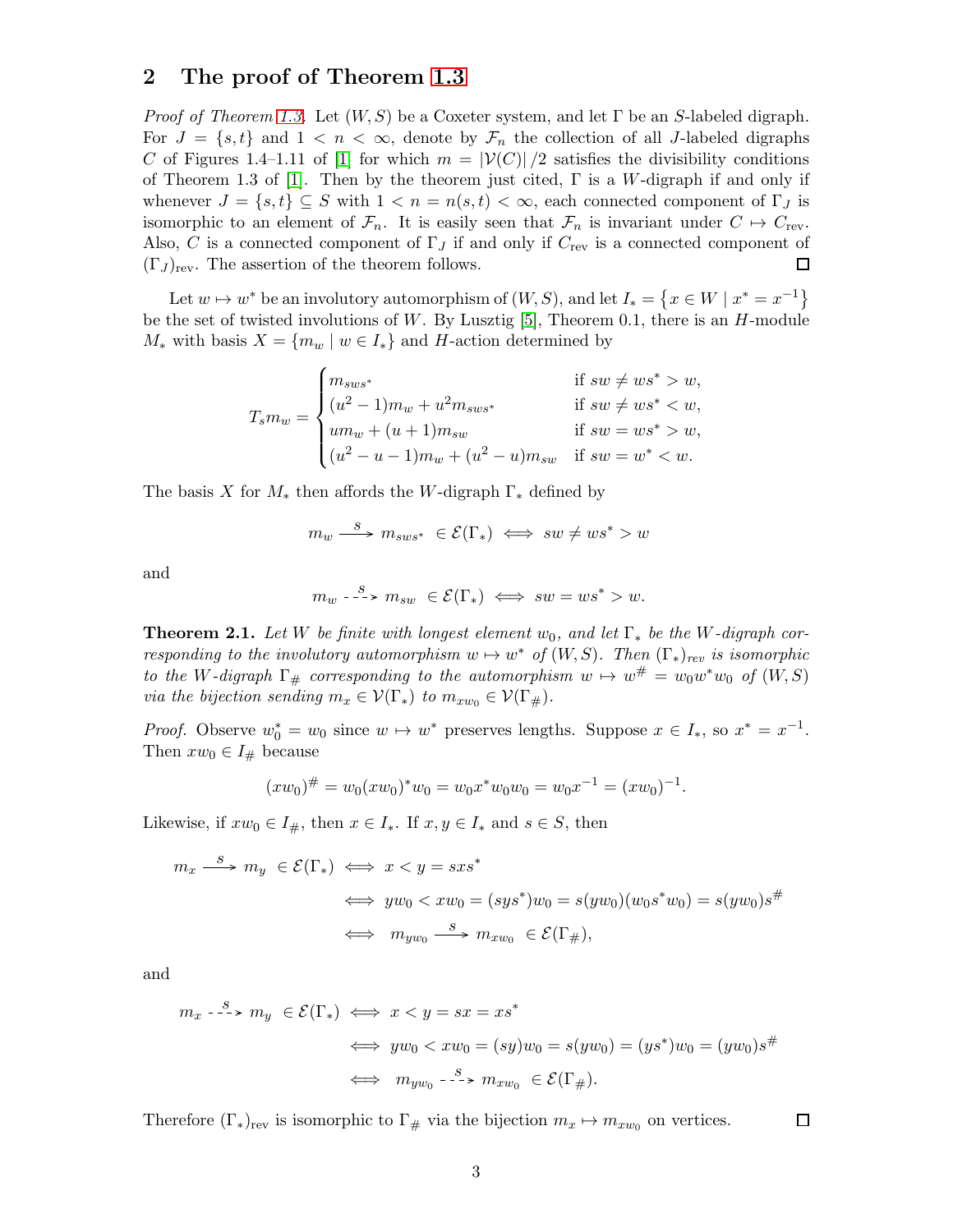Corollary 2.2. If  $w_0$  is central in W, then  $(\Gamma_*)_{rev}$  is isomorphic to  $\Gamma_*$ .

**Example 2.3.** Suppose  $W = \langle r, s, t \rangle$  with  $n(r, s) = n(s, t) = 3$ ,  $n(r, t) = 2$  and  $w^* = w$  for  $w \in W$ , so  $I_*$  is the set of involutions in W (including e). The corresponding W-digraph  $\Gamma_*$  is shown in Figure [2.1.](#page-3-0) (The vertices are labeled x rather than  $m_x$  for  $x \in I_*$ .) If  $w \mapsto w^{\#}$  is the nonidentity graph automorphism of W, the corresponding W-digraph  $\Gamma_{\#}$ is as shown in Figure [2.2.](#page-3-0) Note  $(\Gamma_*)_{rev} \cong \Gamma_{\#}$ .

<span id="page-3-0"></span>

<span id="page-3-1"></span>**Example 2.4.** Suppose  $W = \langle r, s, t \rangle$  with  $n(r, s) = 3$ ,  $n(s, t) = 4$ ,  $n(r, t) = 2$ . With  $w \mapsto w^* = w, I_*$  is the set of involutions of W. The corresponding W-digraph  $\Gamma_*$  takes the form shown in Figure [2.3.](#page-3-1) Note  $(\Gamma_*)_{rev} \cong \Gamma_*$ .

Figure 2.3  $\Gamma_*$  for  $W(B_3)$ 

$$
rt \leftarrow -1 - r \xrightarrow{s} srs \xrightarrow{t} rtstr
$$
\n
$$
t \leftarrow t -1 - e \xrightarrow{s} s \xrightarrow{t} tstr
$$
\n
$$
s \xrightarrow{s} s \xrightarrow{s} t
$$
\n
$$
s \xrightarrow{s} s \xrightarrow{s} t
$$
\n
$$
s \xrightarrow{s} s \xrightarrow{s} t
$$
\n
$$
s \xrightarrow{s} s \xrightarrow{s} t
$$
\n
$$
t \xrightarrow{s} s \xrightarrow{s} t
$$
\n
$$
t \xrightarrow{s} s \xrightarrow{s} t
$$
\n
$$
t \xrightarrow{s} t
$$
\n
$$
t \xrightarrow{s} t
$$
\n
$$
t \xrightarrow{s} t
$$
\n
$$
t \xrightarrow{s} t
$$
\n
$$
t \xrightarrow{s} t
$$
\n
$$
t \xrightarrow{s} t
$$
\n
$$
t \xrightarrow{s} t
$$
\n
$$
t \xrightarrow{s} t
$$
\n
$$
t \xrightarrow{s} t
$$
\n
$$
t \xrightarrow{s} t
$$
\n
$$
t \xrightarrow{s} t
$$
\n
$$
t \xrightarrow{s} t
$$
\n
$$
t \xrightarrow{s} t
$$
\n
$$
t \xrightarrow{s} t
$$
\n
$$
t \xrightarrow{s} t
$$
\n
$$
t \xrightarrow{s} t
$$
\n
$$
t \xrightarrow{s} t
$$
\n
$$
t \xrightarrow{s} t
$$
\n
$$
t \xrightarrow{s} t
$$
\n
$$
t \xrightarrow{s} t
$$
\n
$$
t \xrightarrow{s} t
$$
\n
$$
t \xrightarrow{s} t
$$
\n
$$
t \xrightarrow{s} t
$$
\n
$$
t \xrightarrow{s} t
$$
\n
$$
t \xrightarrow{s} t
$$
\n
$$
t \xrightarrow{s} t
$$
\n
$$
t \xrightarrow{s} t
$$
\n
$$
t \xrightarrow{s} t
$$
\n
$$
t \xrightarrow{s} t
$$
\n
$$
t \xrightarrow{s} t
$$
\n
$$
t \xrightarrow{s} t
$$
\n
$$
t \xrightarrow{s} t
$$
\n
$$
t \xrightarrow{s} t
$$
\n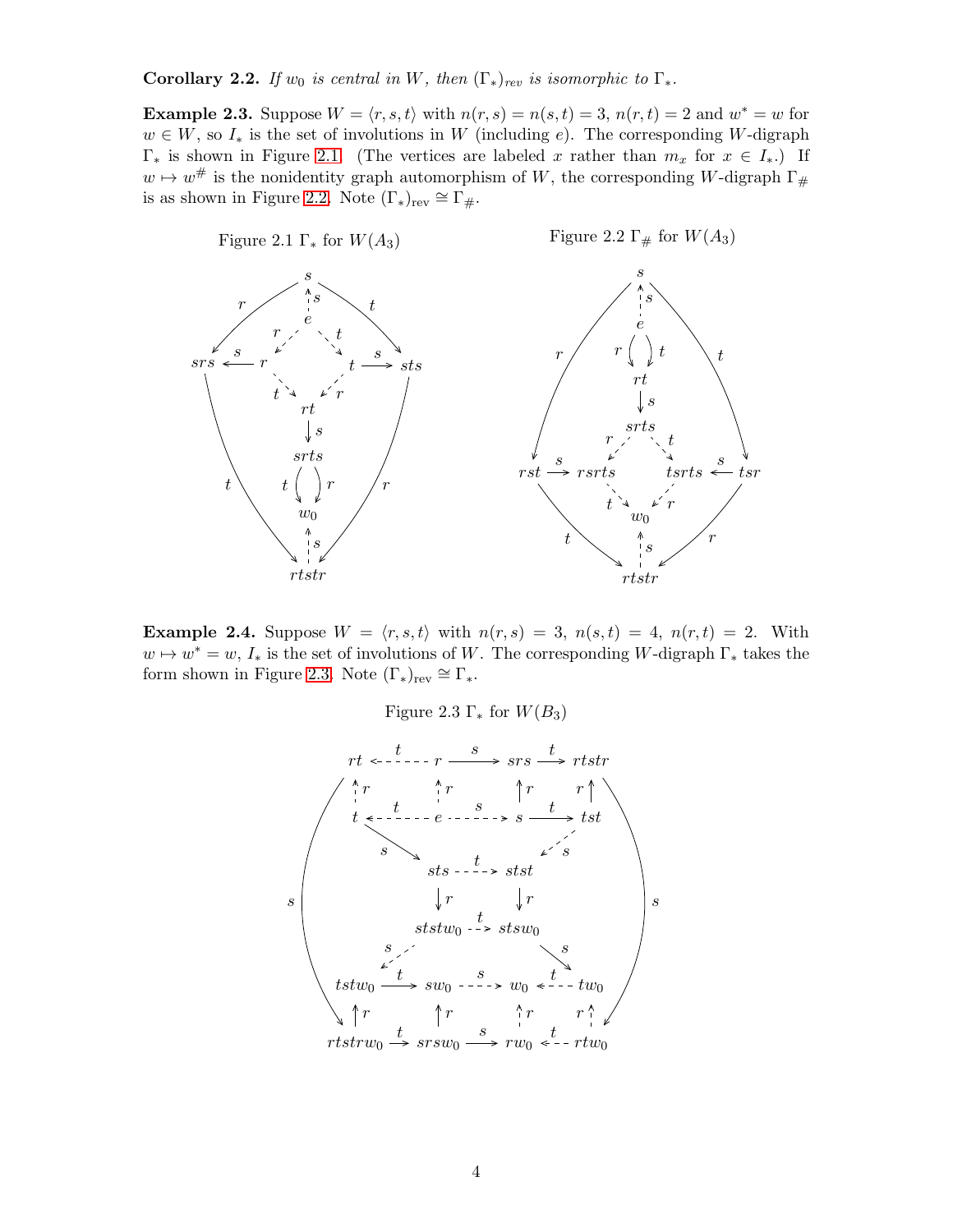# <span id="page-4-0"></span>3 The proofs of Theorems [1.4,](#page-1-2) [1.6,](#page-1-3) [1.8](#page-1-4)

Throughout this section  $(W, S)$  is a Coxeter system and  $\Gamma$  is a W-digraph. Let  $\Gamma_0$  be the S-labeled digraph obtained by replacing each dashed edge by a solid edge with the same direction and label. If  $\varepsilon = \alpha \stackrel{s}{\longrightarrow} \beta \in \mathcal{E}(\Gamma)$  or  $\varepsilon = \alpha \stackrel{s}{\longrightarrow} \beta \in \mathcal{E}(\Gamma)$ , then we call  $\alpha \stackrel{s}{\longrightarrow} \beta \in \mathcal{E}(\Gamma_0)$  the *image* of  $\varepsilon$  in  $\Gamma_0$ . Let  $\Gamma_{\text{dir}}$  be the directed multigraph obtained by removing all edge labels from  $\Gamma_0$ . Clearly there is a directed path from  $\alpha$  to  $\beta$  in  $\Gamma$  if and only if there is a directed path from  $\alpha$  to  $\beta$  in  $\Gamma_0$  and/or  $\Gamma_{\text{dir}}$ . An empty path is considered to be a directed path from a vertex to itself in any directed multigraph. We define  $\Gamma$  to be acyclic if  $\Gamma_{\text{dir}}$  is acyclic, that is, if there is no nonempty directed circuit in  $\Gamma_{\text{dir}}$ . Also,  $\alpha \in \mathcal{V}(\Gamma)$  is a source (sink) in  $\Gamma$  or  $\Gamma_0$  if  $\alpha$  is a source (sink, respectively) in  $\Gamma_{\text{dir}}$ . Let  $\Gamma_{\text{undir}}$ be the undirected multigraph obtained from  $\Gamma_0$  by replacing each directed edge  $\alpha \stackrel{s}{\longrightarrow} \beta$ in  $\Gamma_0$  by an unlabeled edge  $\alpha \longrightarrow \beta$ .

Let  $H_0$  be the 0-Hecke algebra of  $(W, S)$  (see [\[6\]](#page-14-3), or [\[2\]](#page-14-4), Chapter IV, §2, Exercise 23, with  $\lambda_s = -1$ ,  $\mu_s = 0$  for  $s \in S$ ). Thus  $H_0$  is an associative algebra over Q with generating set  ${a_s | s \in S}$  satisfying the presentation

$$
a_s^2 = -a_s
$$

for  $s \in S$  and

$$
\overbrace{a_s a_t a_s \cdots}^{n(s,t)} = \overbrace{a_t a_s a_t \cdots}^{n(s,t)}
$$

if  $s, t \in S$ ,  $n(s,t) < \infty$ . Also,  $H_0$  has basis  $\{a_w \mid w \in W\}$  with  $a_e$  the identity element of  $H_0$  and

(3.1) 
$$
a_s a_w = \begin{cases} a_{sw} & \text{if } sw > w, \\ -a_w & \text{if } sw < w. \end{cases}
$$

It follows that for  $x, y \in W$ , there is  $z \in W$  such that

<span id="page-4-1"></span>
$$
a_x a_y = \pm a_z
$$
 and  $\max{\{\ell(x), \ell(y)\}} \le \ell(z)$ ,

and

$$
a_x a_y = a_{xy} \iff \ell(x) + \ell(y) = \ell(xy).
$$

If  $(W, S)$  is finite and  $w_0$  is the longest element of W, then

$$
a_w a_{w_0} = (-1)^{\ell(w)} a_{w_0} = a_{w_0} a_w
$$

for  $w \in W$ .

Let V be the module afforded by Γ, so V has basis  $X = \mathcal{V}(\Gamma)$  over  $\mathbb{Q}(u)$ . Let  $V_0$  be the vector space over  $\mathbb Q$  with basis X. For  $s \in S$ , define  $(\tau_s)_0 \in \text{gl}(V_0)$  by

$$
(\tau_s)_0(\alpha) = \begin{cases} \beta & \text{if } \alpha \stackrel{s}{\longrightarrow} \beta \in \mathcal{E}(\Gamma_0), \\ -\alpha & \text{if } \alpha \text{ is a sink in } \Gamma_s. \end{cases}
$$

Notice that by  $(1.2)$ ,  $(\tau_s)_0(\alpha)$  can be obtained by replacing the coefficients of the image  $\tau_s(\alpha)$  expressed as a linear combination of the elements of X with their values at  $u = 0$ . Since in  $gl(V)$  we have

$$
(\tau_s + 1)(\tau_s - u^2) = 0
$$
 and  $\overbrace{\tau_s \tau_t \tau_s \cdots}^{n(s,t)} = \overbrace{\tau_t \tau_s \tau_t \cdots}^{n(s,t)},$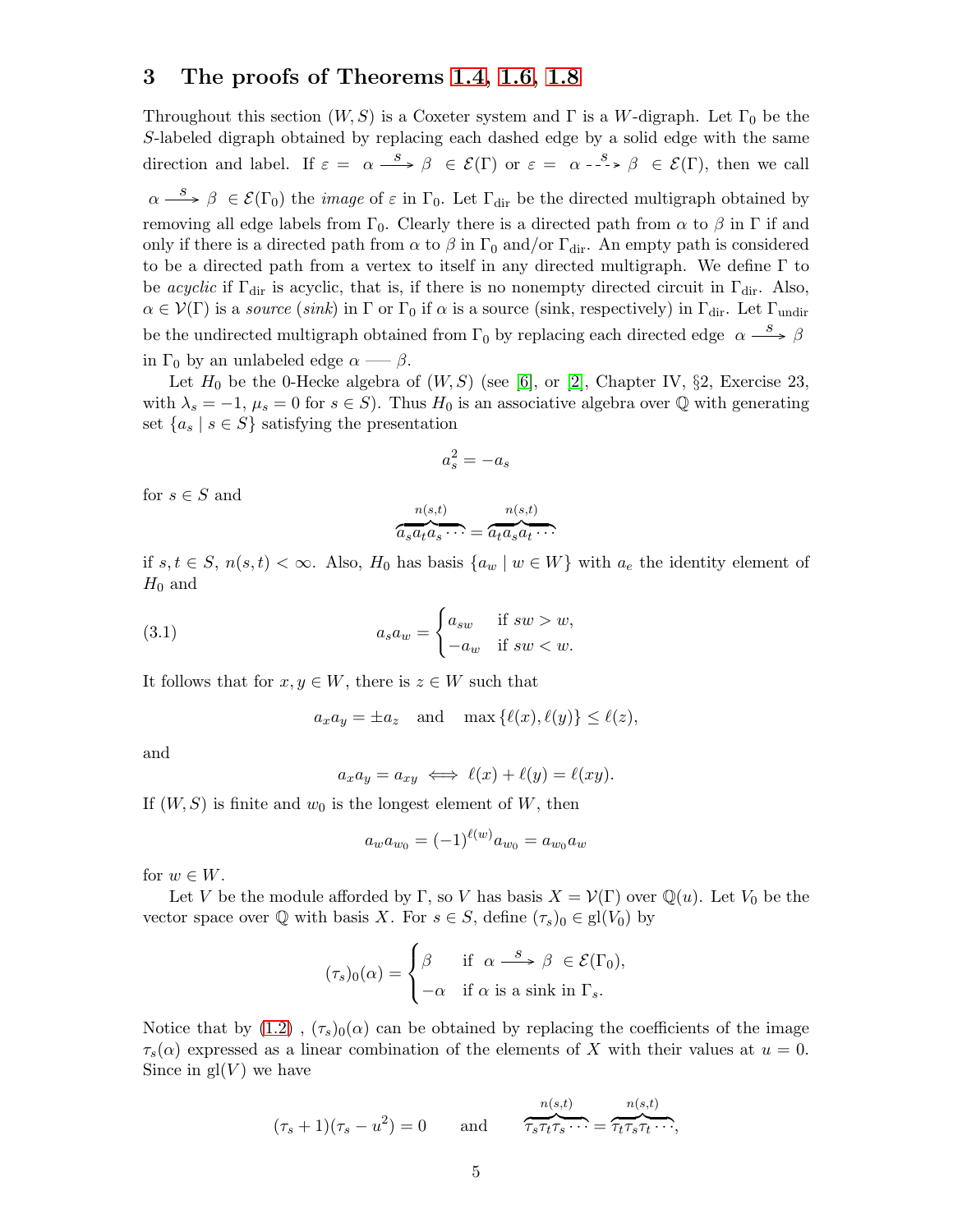it follows that in  $gl(V_0)$  we have

<span id="page-5-0"></span>
$$
((\tau_s)_0))^2 = -(\tau_s)_0
$$
 and  $\overbrace{(\tau_s)_0(\tau_t)_0(\tau_s)_0 \cdots}^{n(s,t)} = \overbrace{(\tau_t)_0(\tau_s)_0(\tau_t)_0 \cdots}^{n(s,t)}$ 

if  $n(s, t) < \infty$ . Hence  $a_s \mapsto (\tau_s)_0$  defines a representation  $\rho_0 : H_0 \to \text{gl}(V_0)$ , giving  $V_0$  the structure of an  $H_0$ -module. In particular, for  $\alpha \in \mathcal{V}(\Gamma)$ ,

(3.2) 
$$
a_s \alpha = \begin{cases} \beta & \text{if } \alpha \stackrel{s}{\longrightarrow} \beta \in \mathcal{E}(\Gamma_0), \\ -\alpha & \text{if } \alpha \text{ is a sink in } \Gamma_{\{s\}}. \end{cases}
$$

<span id="page-5-1"></span>**Lemma 3.1.** Assume  $(W, S)$  is a Coxeter system,  $\Gamma$  is a W-digraph,  $X = \mathcal{V}(\Gamma)$ , and  $H_0$ acts on  $V_0$  as described above. Then the following hold.

- (i) If  $\alpha \in X$  and  $w \in W$ , then  $a_w \alpha \in X$  or  $-a_w \alpha \in X$ .
- (ii) If  $\beta \in X$ , then there exists some  $w \in W$  such that  $\beta = \pm a_w \alpha$  if and only if there is a directed path from  $\alpha$  to  $\beta$  in  $\Gamma$ .

*Proof.* Since  $a_w = a_{s_1} a_{s_2} \cdots a_{s_\ell}$  if  $s_1 s_2 \ldots s_\ell$  is a reduced expression for  $w \in W$  by  $(3.1)$ , an easy induction argument based on [\(3.2\)](#page-5-0) establishes (i).

For (ii), we can argue with  $\Gamma_0$  in place of  $\Gamma$ . Suppose  $\beta$  in X and there is some directed path

(3.3) 
$$
\gamma_0 \xrightarrow{s_1} \gamma_1 \xrightarrow{s_2} \gamma_2 \xrightarrow{s_3} \cdots \xrightarrow{s_{k-1}} \gamma_{k-1} \xrightarrow{s_k} \gamma_k
$$

in  $\Gamma_0$  with  $\gamma_0 = \alpha$ ,  $\gamma_k = \beta$ . Define  $y \in W$  by  $\pm a_y = a_{s_k} a_{s_{k-1}} \cdots a_{s_2} a_{s_1}$ . Then

$$
\pm a_y \alpha = a_{s_k} a_{s_{k-1}} \cdots a_{s_2} a_{s_1} \gamma_0 = \gamma_k = \beta.
$$

Conversely, assume  $\beta = \pm a_w \alpha \in X$ , where  $w \in W$ . Let  $w = t_k t_{k-1} \cdots t_2 t_1$  be a reduced expression for w as a product of generators  $t_k, \ldots, t_1 \in S$ , so  $a_w = a_{t_k} \cdots a_{t_2} a_{t_1}$  by [\(3.1\)](#page-4-1). Put  $\delta_0 = \alpha$  and  $\delta_j = a_{t_j} \delta_{j-1}$  for  $1 \leq j \leq k$ , so  $\beta = \pm \delta_k$ . By (i), there are  $\varepsilon_j \in \{-1, 1\}$ such that  $\alpha_j = \varepsilon_j \delta_j \in X$  for  $0 \leq j \leq k$ . Then for  $1 \leq j \leq k$ ,  $\alpha_{j-1} \neq \alpha_j$  if and only if  $\alpha_{j-1} \stackrel{t_j}{\longrightarrow} \alpha_j \in \mathcal{E}(\Gamma_0)$  . If  $0 < j_1 < j_2 < \cdots < j_\ell$  are the values of  $j, 1 \le j \le k$ , for which  $\alpha_{i-1} \neq \alpha_i$ , then

$$
\alpha_0 \xrightarrow{t_{j_1}} \alpha_{j_1} \xrightarrow{t_{j_2}} \alpha_{j_2} \xrightarrow{t_{j_3}} \cdots \xrightarrow{t_{t_{\ell-1}}} \alpha_{j_{\ell-1}} \xrightarrow{t_{j_\ell}} \alpha_{j_\ell}
$$

is a directed path in  $\Gamma_0$  from  $\alpha$  to  $\beta$ . Thus (ii) holds.

**Lemma 3.2.** Assume  $(W, S)$  is a Coxeter system,  $\Gamma$  is a W-digraph,  $X = V(\Gamma)$ , and  $H_0$ acts on  $V_0$  as in [\(3.2\)](#page-5-0). For  $\omega \in X$ , the following are equivalent.

- (i)  $\omega$  is a sink in  $\Gamma$ .
- (ii)  $a_s \omega = -\omega$  for all  $s \in S$ .
- (iii)  $a_w \omega = (-1)^{\ell(w)} \omega$  for all  $w \in W$ .

Moreover, if  $(W, S)$  is finite, then  $(i)$ – $(iii)$  are equivalent to

 $\Box$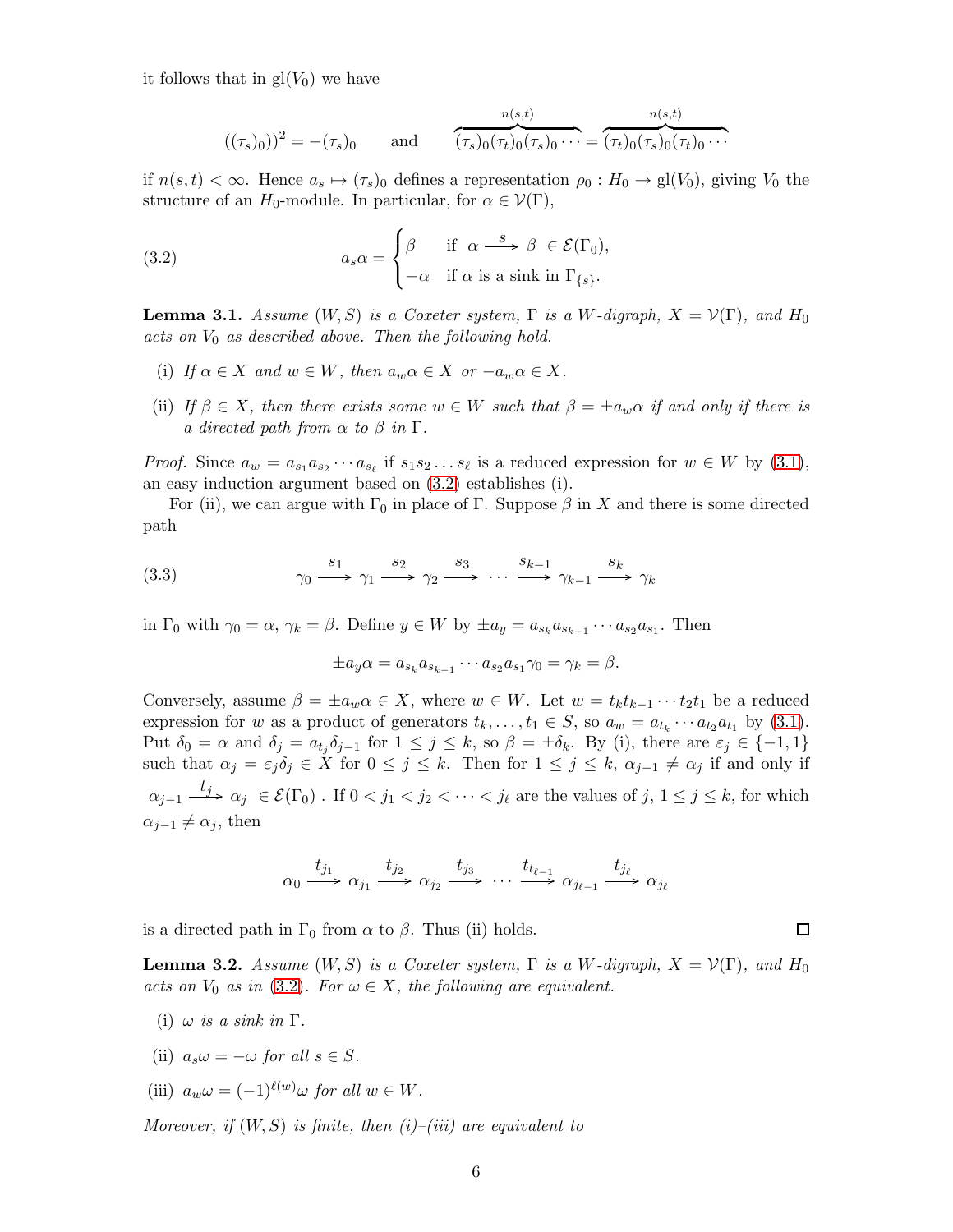(iv)  $\omega = \pm a_{wo}\alpha$  for some  $\alpha \in X$ .

*Proof.* If  $\omega$  is a sink in Γ, then  $a_s\omega = -\omega$  for all  $s \in S$  by [\(3.2\)](#page-5-0). Thus (i) implies (ii).

Assume  $a_s \omega = -\omega$  for all  $s \in S$  and  $w \in W$  has reduced expression  $w = s_1 s_2 \cdots s_k$ . Then by  $(3.1)$ ,

$$
a_w \omega = a_{s_1} a_{s_2} \cdots a_{s_k} \omega = (-1)^k \omega = (-1)^{\ell(w)} \omega.
$$

Hence (ii) imples (iii).

Suppose  $a_w \omega = (-1)^{\ell(w)} \omega$  for all  $w \in W$ . Then  $a_s \omega = -\omega$  for all  $s \in S$ , and thus  $\omega$ must be a sink in  $\Gamma$  by [\(3.2\)](#page-5-0). Hence (iii) implies (i).

Suppose  $(W, S)$  is finite and  $\omega = \varepsilon a_{w_0} \alpha$ , where  $\alpha \in X$  and  $\varepsilon \in \{-1, 1\}$ . Then

$$
a_s\omega=a_s(\varepsilon a_{w_0}\alpha)=\varepsilon(a_s a_{w_0})\alpha=-\varepsilon a_{w_0}\alpha=-\omega
$$

for any  $s \in S$ , and so  $\omega$  is a sink in Γ. Conversely, if  $\omega$  is a sink in Γ, then  $a_{w_0}\omega =$  $(-1)^N \omega = \pm \omega$  by [\(3.2\)](#page-5-0), where  $N = \ell(w_0)$ , and thus  $\omega = \pm a_{w_0} \omega$ . Hence (i) and (iv) are equivalent. □

The following is obtained by combining the lemma with Theorem [1.3.](#page-1-1)

<span id="page-6-1"></span>**Corollary 3.3.** If  $(W, S)$  is a finite Coxeter system and  $\Gamma$  is a W-digraph, then  $\Gamma$  has both a source and a sink.

**Definition 3.4.** (1) Let  $\pi_1$  and  $\pi_2$  be two directed paths in Γ, and let  $s, t \in S$  satisfy  $1 < n(s,t) < \infty$ . Then  $\pi_1 \equiv_{s,t} \pi_2$  if there is some connected component C of  $\Gamma_{\{s,t\}}$  such that  $\pi_1$  and  $\pi_2$  both pass through the source  $\sigma_0$  and the sink  $\sigma_1$  of C, and  $\pi_2$  can be obtained from  $\pi_1$  by replacing one of the directed paths from  $\sigma_0$  to  $\sigma_1$  in  $\Gamma_{\{s,t\}}$  by the other.

(2) Let  $\equiv$  be the equivalence relation on directed paths in  $\Gamma$  generated by the relations  $\equiv_{s,t}$ for  $s, t \in S$ ,  $1 < n(s,t) < \infty$ .

Similar relations, also denoted  $\equiv_{s,t}$  and  $\equiv$ , can be defined for directed paths in  $\Gamma_0$ . It is clear that two directed paths in  $\Gamma$  are in the same  $\equiv$  equivalence class if and only if their images in  $\Gamma_0$  are in the same  $\equiv$  equivalence class.

<span id="page-6-0"></span>**Lemma 3.5.** Suppose  $(W, S)$  is a Coxeter system such that  $n(s, t) < \infty$  for all  $s, t \in S$ ,  $\Gamma$ is a W-digraph, and there is some directed path from  $\alpha \in \mathcal{V}(\Gamma)$  to a sink  $\omega$  in  $\Gamma$ . Then the following hold.

- (i) Any two directed paths from  $\alpha$  to  $\omega$  are in the same  $\equiv$  equivalence class.
- (ii) If there is some directed path from  $\alpha$  to  $\delta \in \mathcal{V}(\Gamma)$  in  $\Gamma$ , then there is some directed path from  $\delta$  to  $\omega$  in  $\Gamma$ .

*Proof.* We can argue with  $\Gamma_0$  in place of  $\Gamma$ . Fix the sink  $\omega$  of  $\Gamma$ . For  $\pi$  a directed path in  $\Gamma_0$ , let  $\lambda(\pi)$  be the number of edges in  $\pi$ . For  $\gamma \in \mathcal{V}(\Gamma)$ , define  $\mu(\gamma)$  be the minimum of  $\lambda(\pi)$  as  $\pi$  ranges over all directed paths in  $\Gamma_0$  from  $\gamma$  to  $\omega$ , with  $\mu(\gamma) = \infty$  if no such path exists. Under our assumptions,  $\mu(\alpha) < \infty$ . We argue by induction on  $\mu(\alpha)$ . If  $\mu(\alpha) = 0$ , then  $\alpha = \omega$  is a sink, so the assertions hold. Suppose  $\mu(\alpha) = k > 0$  and that (i) and (ii) hold with β in place of α whenever  $\mu(\beta) < k$ . Let  $\pi_1$  be a directed path from α to ω with  $\lambda(\pi_1) = k$ , and let  $\pi_2$  be an arbitrary directed path from  $\alpha$  to  $\omega$ . Let  $\phi_1 = \alpha \stackrel{s}{\longrightarrow} \beta \in \mathcal{E}(\Gamma_0)$  be the first edge of  $\pi_1$ , and let  $\rho_1$  be the remainder of the path  $\pi_1$ , so that  $\pi_1 = \phi_1 \rho_1$ , with juxtaposition indicating concatination of paths. Note  $\mu(\beta) = k - 1 < k$ . Similarly, let  $\phi_2 = \alpha \stackrel{t}{\longrightarrow} \gamma \in \mathcal{E}(\Gamma_0)$  be the first edge of  $\pi_2 = \phi_2 \rho_2$ . If  $s = t$ , then  $\beta = \gamma$ , so  $\rho_1 \equiv \rho_2$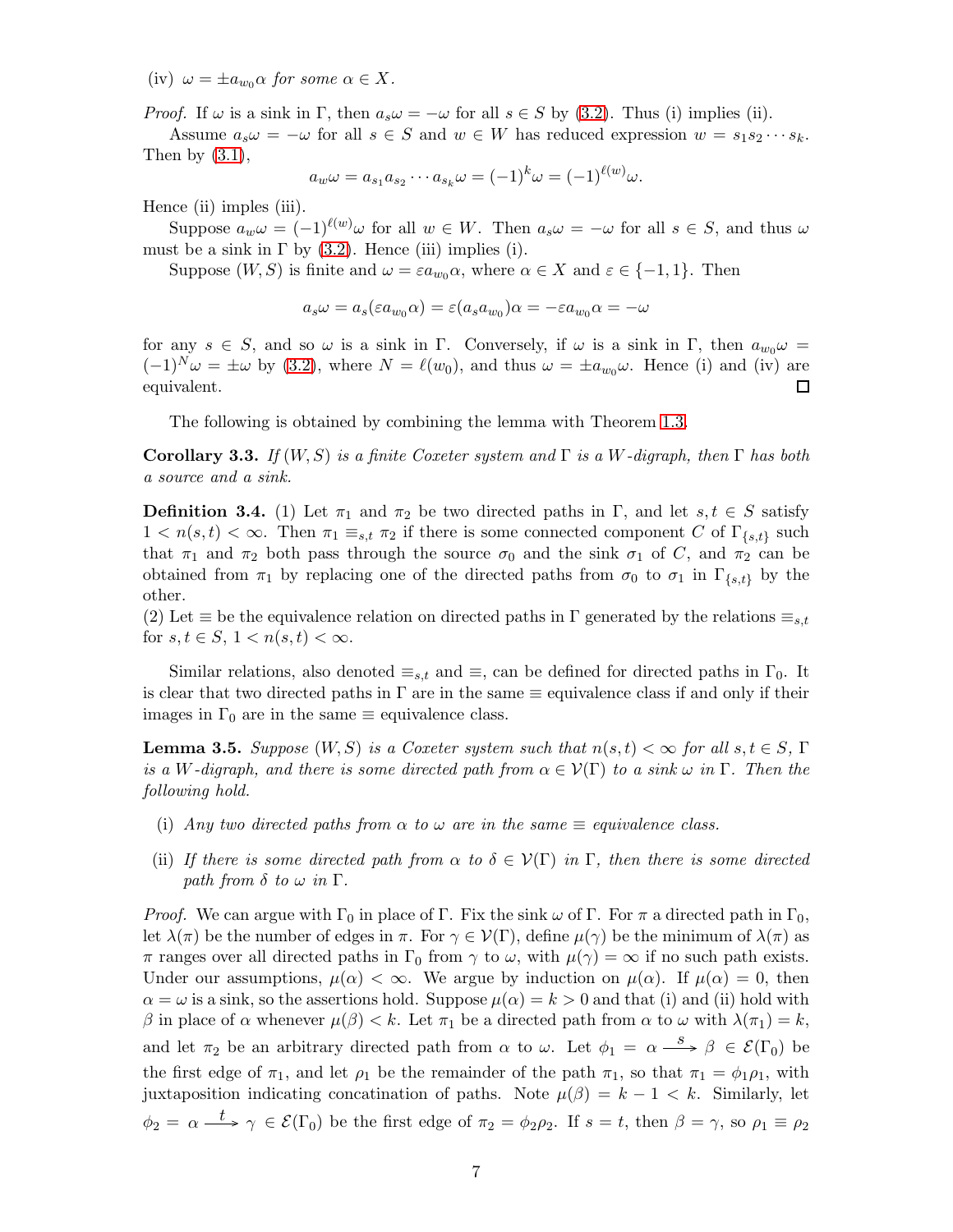by the induction hypothesis applied to  $\beta$ , and thus  $\pi_1 \equiv \pi_2$  as desired. Suppose  $s \neq t$ . Let σ be the sink of the the connected component C of  $(\Gamma_0)_{\{s,t\}}$  containing α. (Such a sink exists by the classification of the connected components of  $\Gamma_{\{s,t\}}$  given in Theorem 1.3 of [\[1\]](#page-14-0).) Let  $\nu_1, \nu_2$  be the (unique) directed paths in  $C_0$  from  $\beta$  and  $\gamma$  to  $\sigma$ , respectively, so  $\phi_1\nu_1 \equiv_{s,t} \phi_2\nu_2$ . By (ii) applied to  $\beta$ , there is some directed path  $\rho$  from  $\sigma$  to  $\omega$  in  $\Gamma_0$ . (See Figure [3.1,](#page-7-0) in which edges represent directed paths in  $\Gamma_0$ , with labels s and t on the first edges of  $\pi_1$ ,  $\pi_2$ .) By (i) applied to  $\beta$ ,  $\rho_1 \equiv \nu_1 \rho$ . In particular,

$$
\lambda(\nu_2 \rho) = \lambda(\nu_2) + \lambda(\rho) = \lambda(\nu_1) + \lambda(\rho) = \lambda(\nu_1 \rho) = \lambda(\rho_1) = k - 1
$$

<span id="page-7-0"></span>since  $\lambda$  is clearly constant on  $\equiv$  equivalence classes. Thus  $\mu(\gamma) \leq k-1$ , and hence the





induction hypothesis can also be applied to  $\gamma$ , giving  $\rho_2 \equiv \nu_2 \rho$ . Therefore

$$
\pi_1 = \phi_1 \rho_1 \equiv \phi_1(\nu_1 \rho) = (\phi_1 \nu_1)\rho
$$
  

$$
\equiv (\phi_2 \nu_2)\rho = \phi_2(\nu_2 \rho) \equiv \phi_2 \rho_2 = \pi_2,
$$

so (i) holds for  $\alpha$ .

<span id="page-7-1"></span>To complete the proof, suppose now that  $\psi$  is a directed path from  $\alpha$  to  $\delta$  in  $\Gamma_0$ . Let  $\alpha \stackrel{r}{\longrightarrow} \varepsilon$  be the first edge of  $\psi$ . If  $r = s$ , then  $\varepsilon = \beta$ , so there is some directed path from δ to ω by (ii) applied to β. Assume  $r \neq s$ . Let  $\tau$  be the sink in the connected component of  $(\Gamma_0)_{\{r,s\}}$  containing  $\alpha$ . (See Figure [3.2,](#page-7-1) in which the edges not labeled by s or r indicate directed paths in  $\Gamma_0$ .) There exists some directed path from  $\tau$  to  $\omega$  by (ii) applied to  $\beta$ .





The argument given for  $\gamma$  above applies here to show that  $\mu(\varepsilon) \leq k-1$ , and thus there is some directed path from  $\delta$  to  $\omega$  by (ii) applied to  $\varepsilon$ . Therefore (ii) holds for  $\alpha$  and the proof is complete.  $\Box$ 

<span id="page-7-2"></span>Example 3.6. It is not the case that any two directed paths between arbitrary vertices in a W-digraph are in the same  $\equiv$  equivalence class. For example, let  $W = \langle r, s, t \rangle$  be of type  $A_3$ , with  $n(r, s) = 3 = n(s, t)$ ,  $n(r, t) = 2$ , and let  $\Gamma$  be as in Figure [3.3.](#page-8-0) Then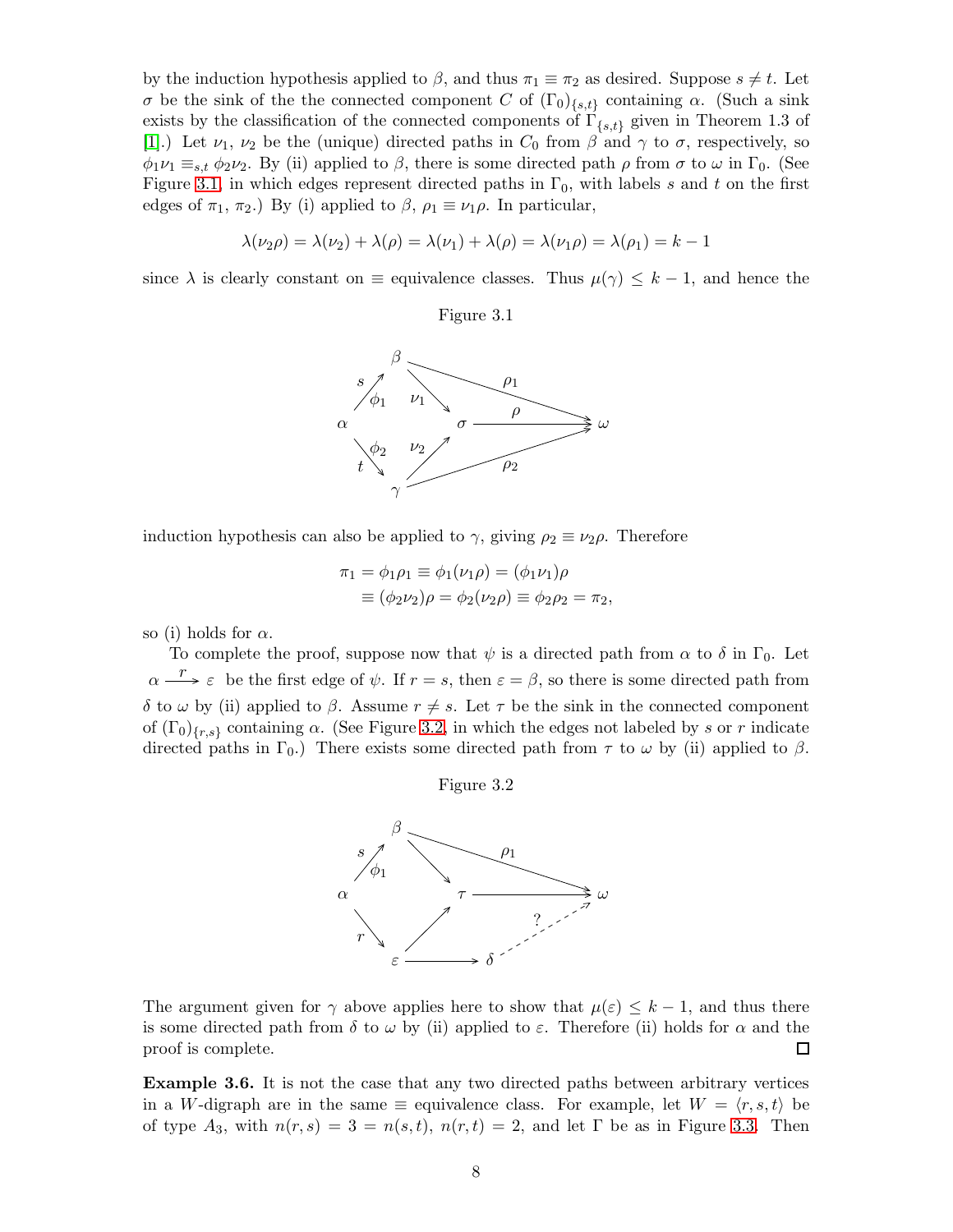<span id="page-8-0"></span> $\alpha_2 \stackrel{s}{\longrightarrow} \alpha_3 \stackrel{r}{\longrightarrow} \beta_3$  and  $\alpha_2 \stackrel{t}{\longrightarrow} \beta_2 \stackrel{s}{\longrightarrow} \beta_3$  are inequivalent directed paths from  $\alpha_2$  to  $\beta_3$ .

Figure 3.3 Digraph for Example [3.6](#page-7-2)



<span id="page-8-1"></span>**Lemma 3.7.** Suppose  $(W, S)$  is a Coxeter system such that  $n(s, t) < \infty$  for all  $s, t \in S$ ,  $\Gamma$ is a connected W-digraph, and  $\omega$  is a sink in  $\Gamma$ .

- (i) For all  $\alpha \in X = \mathcal{V}(\Gamma)$ , there is a directed path in  $\Gamma$  from  $\alpha$  to  $\omega$ . Moreover, any two such paths are in the same  $\equiv$  equivalence class.
- (ii) The only sink in  $\Gamma$  is  $\omega$ .

*Proof.* It is sufficient to argue with  $\Gamma_0$  in place of  $\Gamma$ . Let  $\lambda(\pi)$  and  $\mu(\gamma)$  be defined as in the proof of Lemma [3.5](#page-6-0) for the sink  $\omega$ . For  $\alpha \in \mathcal{V}(\Gamma)$ , define  $\delta(\alpha)$  to be the minimal length of a path from  $\alpha$  to  $\omega$  in  $\Gamma_{\text{undir}}$ : such a path must exist because  $\Gamma_0$  is connected. We prove  $\mu(\alpha) < \infty$  for all  $\alpha \in V(\Gamma)$  by induction on  $\delta(\alpha)$ . If  $\delta(\alpha) = 0$ , then  $\alpha = \omega$ , and so  $\mu(\alpha) = 0 < \infty$ . Suppose  $\delta(\alpha) = k > 0$  and  $\mu(\beta) < \infty$  whenever  $\delta(\beta) < k$ . Let  $\alpha \longrightarrow \beta$  be the first edge of a path in  $\Gamma_{\text{undir}}$  from  $\alpha$  to  $\omega$  of length k, so  $\delta(\beta) = k - 1$  and  $\mu(\beta) < \infty$ . If  $\alpha \stackrel{s}{\longrightarrow} \beta$  is an edge of  $\Gamma_0$ , then if follows that  $\mu(\alpha) \leq 1 + \mu(\beta) < \infty$ . On the other hand, if  $\alpha \stackrel{s}{\longleftarrow} \beta$  is an edge of  $\Gamma_0$ , then there is some directed path from  $\alpha$  to  $\omega$  by part (ii) of Lemma [3.5](#page-6-0) applied to  $\beta$ , and thus  $\mu(\alpha) < \infty$ . Hence  $\mu(\alpha) < \infty$ , that is, there exists some directed path from  $\alpha$  to  $\omega$  in Γ, for any  $\alpha \in \mathcal{V}(\Gamma)$ . Thus Lemma [3.5](#page-6-0) applies to all  $\alpha \in \mathcal{V}(\Gamma)$ , and so (i) follows from part (ii) of Lemma [3.5.](#page-6-0)

If  $\omega'$  is a sink of  $\Gamma$ , then any directed path from  $\omega'$  to  $\omega$  must be empty, and thus  $\omega' = \omega$ . Hence (ii) holds.  $\Box$ 

Combining Lemma [3.7](#page-8-1) with Theorem [1.3](#page-1-1) gives the following.

<span id="page-8-2"></span>**Corollary 3.8.** Suppose  $(W, S)$  is a Coxeter system such that  $n(s, t) < \infty$  for all  $s, t \in S$ . Γ is a connected W-digraph, and  $\sigma$  is a source in Γ.

- (i) For all  $\alpha \in \mathcal{V}(\Gamma)$ , there is a directed path in  $\Gamma$  from  $\sigma$  to  $\alpha$ . Moreover, any two such paths are in the same  $\equiv$  equivalence class.
- (ii) The only source in  $\Gamma$  is  $\sigma$ .

We now prove Theorems [1.4,](#page-1-2) [1.6,](#page-1-3) and [1.8.](#page-1-4)

*Proof of Theorem [1.4.](#page-1-2)* Assume  $n(s, t) < \infty$  for all  $s, t \in S$  and  $\Gamma$  is a connected W-digraph. Since  $\Gamma_{\text{rev}}$  is also a connected W-digraph by Theorem [1.3,](#page-1-1) it is enough to prove the assertions involving sinks. Part (i) holds by Lemma [3.7\(](#page-8-1)ii).

Suppose Γ has a sink but is not acyclic. Let  $\alpha \in V(\Gamma)$  be contained in a (nonempty) directed circuit  $\rho$  in Γ. Let  $\pi$  be a directed path from  $\alpha$  to the sink  $\omega$  of Γ containing α. Then the directed paths π and  $ρπ$  from α to ω are in different  $\equiv$  equivalence classes because their lengths are different, contradicting Lemma [3.7.](#page-8-1) Thus (ii) holds.

Finally, part (iii) holds by Corollary [3.3.](#page-6-1)

 $\Box$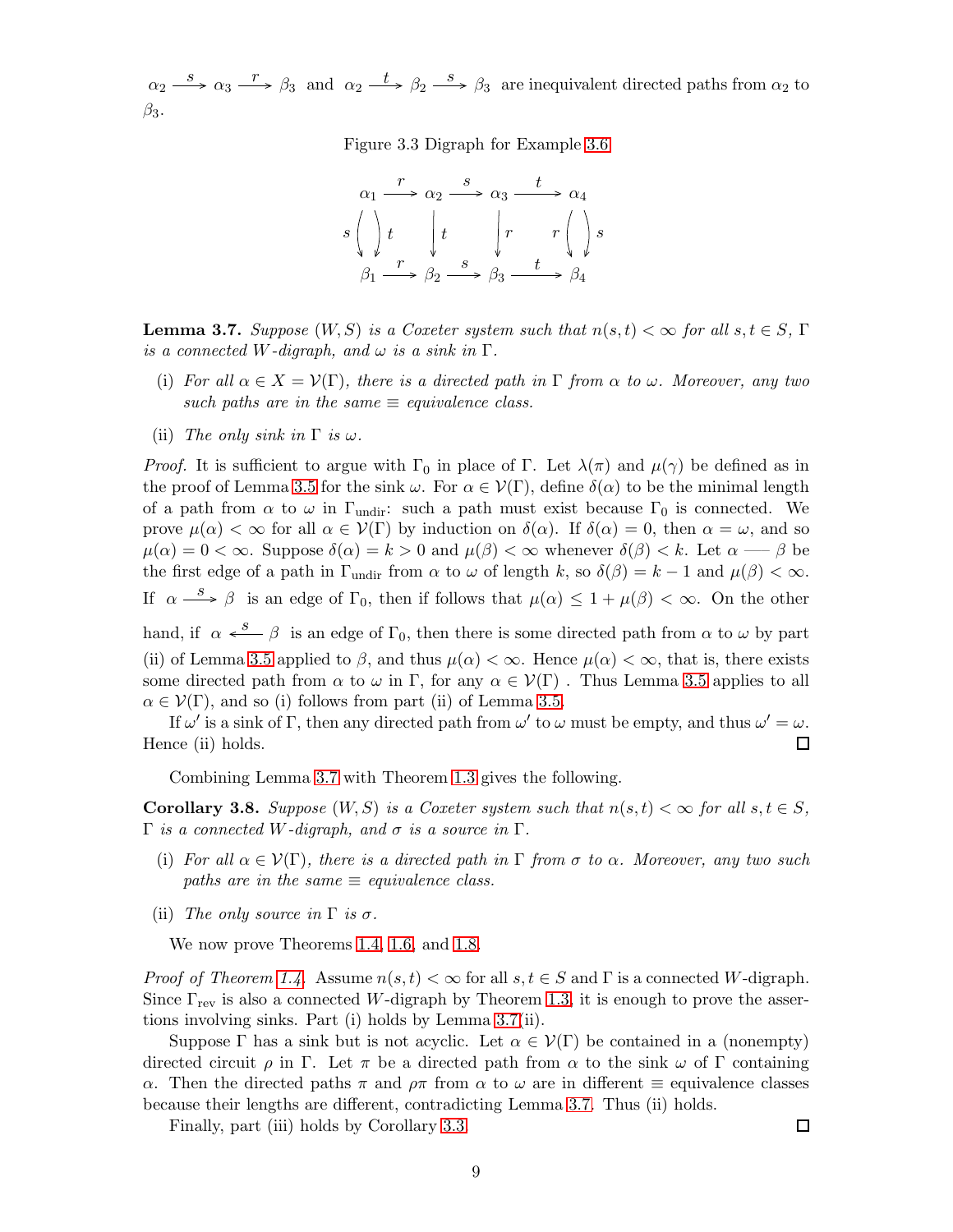<span id="page-9-2"></span>**Example 3.9.** The following examples show that  $\Gamma$  need not be acyclic when the conditions of Theorem [1.4](#page-1-2) are not satisfied. If  $W = \langle s, t \rangle$  and  $n(s, t) = \infty$ , then the W-digraph given in Figure [3.4](#page-9-2) has a directed circuit. On the other hand, if  $W = \langle r, s, t \rangle$  with  $n(r, s) = n(s, t)$  $n(r, t) = 3$ , so W is the affine group  $W(A_2)$ , then  $\Gamma$  as in Figure [3.5](#page-9-2) is a W-digraph with directed circuits.



Figure 3.4 Non-acyclic W-digraph for  $W(I_{\infty})$ 



Figure 3.5 Non-acyclic W-digraph for  $W(A_2)$ 

*Proof of Theorem [1.6.](#page-1-3)* Assume  $(W, S)$  is a finite Coxeter system,  $\Gamma$  is a connected Wdigraph, and  $J \subseteq S$ . Let

$$
\Gamma_J = \bigcup_{i \in I} \Gamma_i
$$

be the decomposition of  $\Gamma_J$  into its connected components, indexed by some set I. Let  $\sigma_i \in X = \mathcal{V}(\Gamma)$  be the source of  $\Gamma_i$ . Then  $\sigma_i = \pm a_{x(i)}\sigma$  for some  $x(i) \in W$ , where  $\sigma$  is the source of  $\Gamma$  (Corollary [3.8](#page-8-2) (i) and Lemma [3.1](#page-5-1) (ii)). Since  $\sigma_i$  is the source of  $\Gamma_i$ , we have  $a_s \sigma_i \neq -\sigma_i$  for  $s \in J$ , so  $a_s a_{x(i)} \neq -a_{x(i)}$ , and thus  $sx(i) > x(i)$ , for all  $s \in J$ . Hence  $x(i)$ is in the set of distinguished right coset representatives  $X_J = \{w \in W \mid sw > w \text{ for } s \in J\}$ of  $W_J$  in W. Since  $\sigma_i \neq \sigma_j$  when  $i \neq j$  are in  $I, i \mapsto x(i)$  is an injection from I into  $X_J$ .  $\Box$ 

<span id="page-9-0"></span>**Example 3.10.** Let  $(W, S)$  be a Coxeter system. Let  $\Gamma$  be the W-digraph defined by  $V(\Gamma) = W$  and  $x \stackrel{s}{\longrightarrow} y \in \mathcal{E}(\Gamma)$  if and only if  $x < sx = y$  for  $x, y \in W$ ,  $s \in S$ . Then the H-module afforded by  $\Gamma$  is the left regular module H. Note that  $\Gamma$  is connected since if  $w = s_k s_{k-1} \cdots s_1$  is a reduced expression for  $w \in W$  and  $x_j = s_j s_{j-1} \cdots s_1$ , then

$$
x_0 \xrightarrow{s_1} x_1 \xrightarrow{s_2} x_2 \xrightarrow{s_3} \cdots \xrightarrow{s_{k-1}} x_{k-1} \xrightarrow{s_k} x_k
$$

is a path from  $e = x_0$  to  $w = x_k$  in Γ. When  $(W, S)$  is finite, this example shows that the bound in Corollary [1.7](#page-1-0) is always attained.

*Proof of Theorem [1.8.](#page-1-4)* Suppose  $n(s, t) < \infty$  for all  $s, t \in S$  and  $\Gamma$  is a connected W-digraph that has a sink. (The case in which  $\Gamma$  has a source follows by applying the same reasoning to Γ<sub>rev</sub>.) Let  $\pi_1$ ,  $\pi_2$  be two directed paths in Γ from  $\alpha$  to  $\beta$ . Let  $\rho$  be some directed path from  $\beta$  to the sink  $\omega$  of Γ: such a path exists by Lemma [3.7.](#page-8-1) By Lemma [3.7,](#page-8-1) the directed paths  $\pi_1 \rho$  and  $\pi_2 \rho$  from  $\alpha$  to  $\omega$  are in the same  $\equiv$  equivalence class, and thus have the same number of edges. Hence  $\pi_1$  and  $\pi_2$  have the same number of edges. □

# <span id="page-9-1"></span>4 The proof of Theorem [1.9](#page-1-5)

Let  $\sigma$  be an automorphism of  $\mathbb{Q}(u)$ , and let V be a vector space over  $\mathbb{Q}(u)$ . Let  $\sigma V$  be the vector space over  $\mathbb{Q}(u)$  that has the same additive group as V and scalar multiplication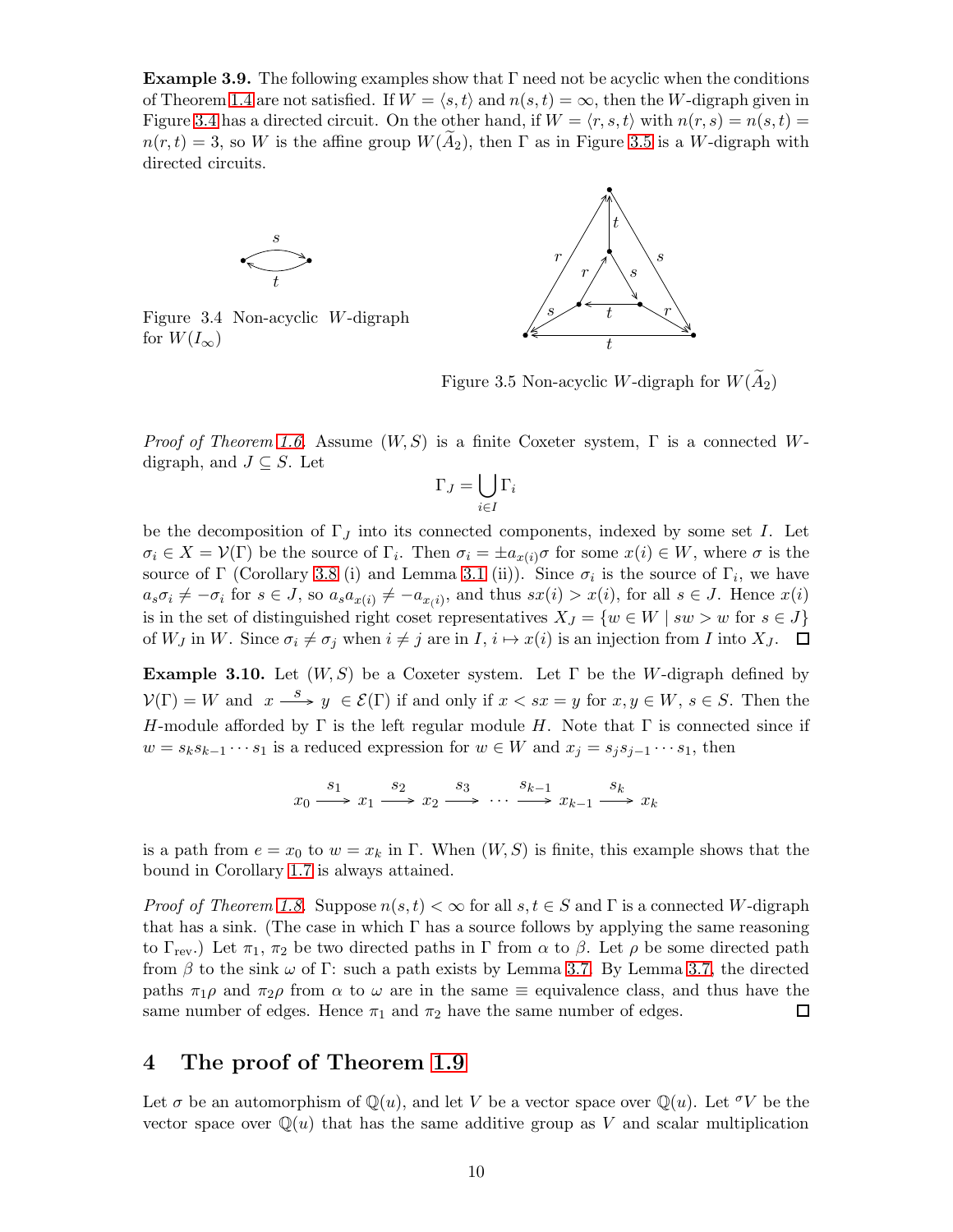$(\alpha, v) \mapsto \alpha * v$  given by

$$
\alpha * v = (^\sigma \alpha)v,
$$

where the scalar multiplication on the right hand side is that of V. It is clear that if  $Y \subseteq V$ , then Y is a basis (subspace) of V if and only if Y is a basis (subspace, respectively) of  $\sigma V$ . Moreover, gl(V) = gl( $\sigma$ V) since if  $\varphi: V \to V$  is an additive mapping, then

$$
\varphi(\alpha *_{\sigma} v) = \alpha *_{\sigma} \varphi(v) \iff \varphi((^{\sigma} \alpha)v) = (^{\sigma} \alpha)\varphi(v)
$$

for  $\alpha \in \mathbb{Q}(u)$ ,  $v \in V$ .

**Lemma 4.1.** Let  $(W, S)$  be a Coxeter system, and let  $V = V(\Gamma)$  be the H-module afforded by the W-digraph  $\Gamma$ . Let  $\sigma$  be the automorphism of  $\mathbb{Q}(u)$  determined by  $\sigma(u) = -1/u$ . For  $s \in S$ , let  $\tau_s \in gl(V)$  be the operator  $v \mapsto T_s v$ . Then  $T_s \mapsto \tau_s^{-1} \in gl(\sigma V)$  extends to a representation  $H \to \text{gl}^{\sigma}(V)$ . Moreover, as a basis for the H-module  ${}^{\sigma}V$ ,  $X = V(\Gamma)$ supports the W-digraph  $\Gamma_{rev}$ .

*Proof.* Let  $s \in S$ . Since  $(\tau_s - u^2)(\tau_s + 1) = 0$  in gl(V), we have  $(\tau_s - u^{-2})(\tau_s + 1) = 0$  in  $\mathrm{gl}({}^\sigma V)$ , and thus  $(\tau_s^{-1} - u^2)(\tau_s^{-1} + 1) = 0$  in  $\mathrm{gl}({}^\sigma V)$ . Also, if  $s, t \in S$  and  $1 < n(s, t) < \infty$ , then

$$
\overbrace{\tau_s^{-1}\tau_t^{-1}\cdots}^{n(s,t)} = (\overbrace{\cdots\tau_t\tau_s}^{n(s,t)})^{-1} = (\overbrace{\cdots\tau_s\tau_t}^{n(s,t)})^{-1} = \overbrace{\tau_t^{-1}\tau_s^{-1}\cdots}^{n(s,t)}.
$$

Therefore  $T_s \mapsto \tau_s^{-1}$  extends to a representation  $H \to \text{gl}({}^\sigma V)$ .

Now suppose  $\alpha, \beta \in X$ ,  $s \in S$ . If  $\alpha \stackrel{s}{\longrightarrow} \beta$  is an edge of  $\Gamma$ , then one checks that

$$
\tau_s^{-1}(\alpha) = (u^2 - 1) *_{\sigma} \alpha + u^2 *_{\sigma} \beta \quad \text{and} \quad \tau_s^{-1}(\beta) = \alpha
$$

in <sup> $\sigma$ </sup>V. On the other hand, if  $\alpha - \frac{s}{2} > \beta$  is an edge of Γ, then

$$
\tau_s^{-1}(\alpha) = (u^2 - u - 1) *_{\sigma} \alpha + (u^2 - u) *_{\sigma} \beta \quad \text{and} \quad \tau_s^{-1}(\beta) = (u + 1) *_{\sigma} \alpha + u *_{\sigma} \beta
$$

in  $\sigma V$ . These relations show that the basis X for  $\sigma V$  supports the W-digraph  $\Gamma_{\text{rev}}$ , so the proof is complete. П

For a matrix A over  $\mathbb{Q}(u)$ , denote by  $\mathcal{A}$  the matrix obtained by applying the automorphism  $\sigma$  of  $\mathbb{O}(u)$  to each entry of A.

<span id="page-10-0"></span>Corollary 4.2. Suppose  $\Gamma$  is a finite W-digraph,  $X = \mathcal{V}(\Gamma)$ , and  $\sigma$  is the automorphism of  $\mathbb{Q}(u)$  determined by  $\sigma(u) = -1/u$ . Let  $\rho$  and  $\rho_{rev}$  be the matrix representations relative to the basis X for the actions of H on  $V = V(\Gamma)$  and  $\mathcal{V}$  according to the W-digraphs  $\Gamma$ and  $\Gamma_{rev}$ , respectively. Then

$$
\rho_{rev}(T_w) = \sigma \rho(T_{w^{-1}}^{-1})
$$

for  $w \in W$ .

Proof. From the calculation in the proof above, we have

$$
\rho_{\text{rev}}(T_s) = \sigma \rho(T_s^{-1})
$$

for  $s \in S$ . The assertion follows since if  $w \in W$  has reduced expression  $w = s_1 \cdots s_k$ , then  $T_w = T_{s_1} T_{s_2} \cdots T_{s_k}$  and  $T_{w^{-1}}^{-1} = T_{s_1}^{-1} T_{s_2}^{-1} \cdots T_{s_k}^{-1}$ .  $\Box$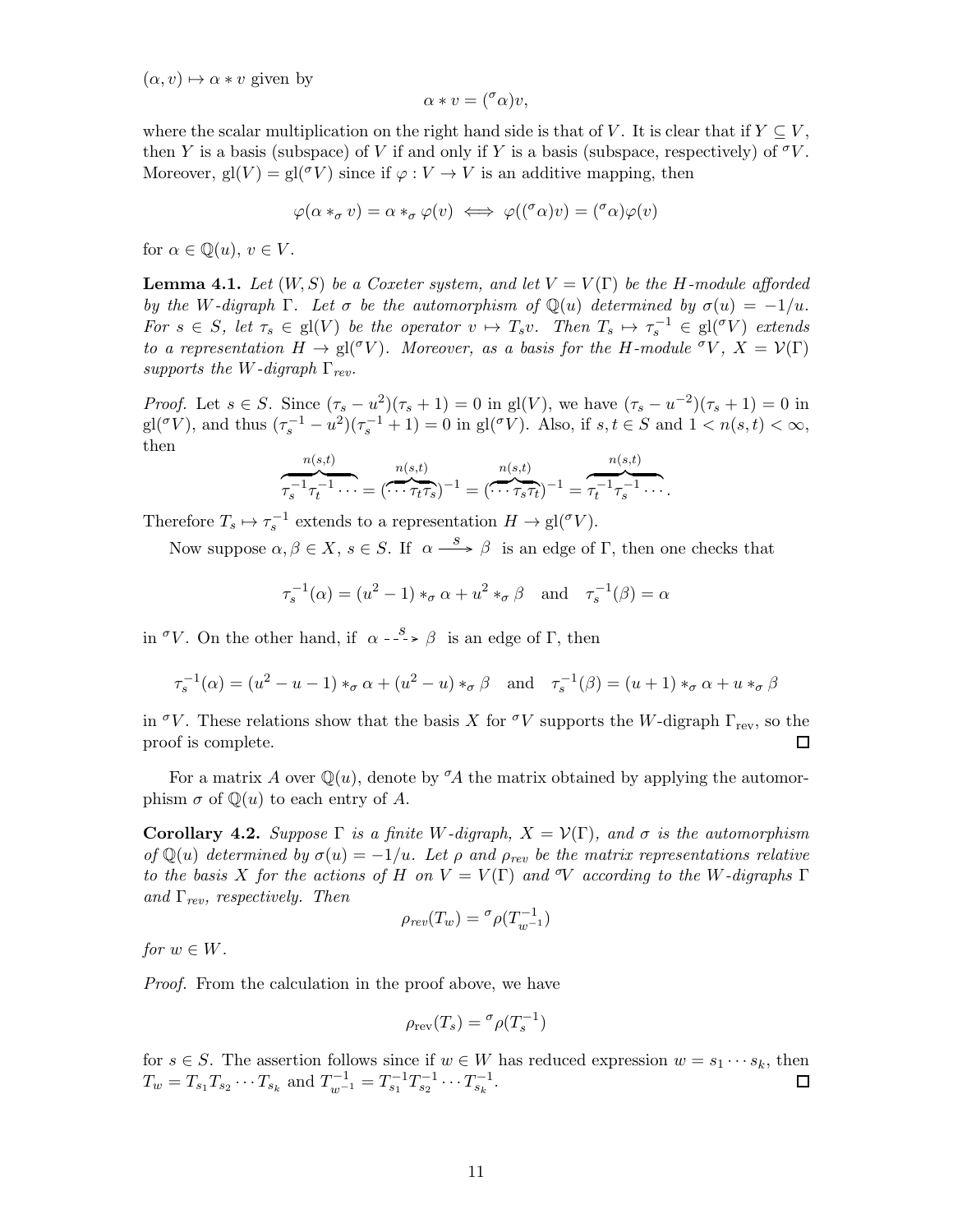We now consider another relationship between the matrix forms of the representations afforded by  $\Gamma$  and  $\Gamma_{\text{rev}}$  when  $n(s, t) < \infty$  for  $s, t \in S$  and  $\Gamma$  is a finite W-digraph with source. Let V and  $V_{\text{rev}}$  be the modules afforded by  $\Gamma$  and  $\Gamma_{\text{rev}}$ , respectively. For  $\alpha \in X = \mathcal{V}(\Gamma)$ , define  $\varepsilon_{\alpha} = (-1)^{k}$  if there is some directed path with k edges from the source of  $\Gamma$  to  $\alpha$ . (Thus  $\varepsilon_{\alpha}$  is well-defined by Lemma [3.7.](#page-8-1)) Put  $X' = {\varepsilon_{\alpha} \alpha \mid \alpha \in X}$ . Let  $\rho'$  be the matrix representation afforded by V with basis  $X'$ , and let  $\rho_{rev}$  be the matrix representation corresponding to  $V_{\text{rev}}$  with basis X. Define  $u_w = u^{2\ell(w)}$  for  $w \in W$ .

<span id="page-11-1"></span>Lemma 4.3. With the notation above,

(4.1) 
$$
\rho_{rev}(T_w) = \rho'(\varepsilon_w u_w T_w^{-1})^T \quad \text{for } w \in W.
$$

*Proof.* Let  $s \in S$ . Suppose  $\alpha \stackrel{s}{\longrightarrow} \beta \in \mathcal{E}(\Gamma)$ , so also  $\beta \stackrel{s}{\longrightarrow} \alpha \in \mathcal{E}(\Gamma_{\text{rev}})$ . Thus in the module  $V_{\text{rev}}$  we have

<span id="page-11-0"></span>
$$
T_s \alpha = (u^2 - 1)\alpha + u^2 \beta
$$
 and  $T_s \beta = \alpha$ ,

so the matrix of  $T_s$  acting on the subspace with basis  $\{\alpha, \beta\}$  is

$$
\begin{pmatrix} u^2 - 1 & 1 \ u^2 & 0 \end{pmatrix}.
$$

On the other hand,  $\varepsilon_{\beta} = -\varepsilon_{\alpha}$  and  $u_s T_s^{-1} = T_s - (u^2 - 1)$ , so in the module V we have

$$
\varepsilon_s u_s T_s^{-1} \varepsilon_\alpha \alpha = -\varepsilon_\alpha \left( T_s - (u^2 - 1) \right) \alpha = -\varepsilon_\alpha \left( \beta - (u^2 - 1) \alpha \right) = (u^2 - 1) \varepsilon_\alpha \alpha + \varepsilon_\beta \beta
$$

and

$$
\varepsilon_s u_s T_s^{-1} \varepsilon_\beta \beta = -\varepsilon_\beta \left( T_s - (u^2 - 1) \right) \beta
$$
  
=  $-\varepsilon_\beta \left( (u^2 - 1)\beta + u^2 \alpha - (u^2 - 1)\beta \right)$   
=  $u^2 \varepsilon_\alpha \alpha$ ,

so the matrix of  $\varepsilon_s u_s T_s^{-1}$  acting on the subspace of V with basis  $\{\varepsilon_\alpha \alpha, \varepsilon_\beta \beta\}$  is

$$
\begin{pmatrix} u^2 - 1 & u^2 \\ 1 & 0 \end{pmatrix}.
$$

Now suppose that  $\alpha \rightarrow s \ \beta \in \mathcal{E}(\Gamma)$ . Then in  $V_{\text{rev}}$  we have

$$
T_s \alpha = (u^2 - u - 1)\alpha + (u^2 - u)\beta
$$

and

$$
T_s\beta = (u+1)\alpha + u\beta,
$$

so the matrix of  $T_s$  acting on the subspace with basis  $\{\alpha, \beta\}$  is

$$
\begin{pmatrix} u^2 - u - 1 & u + 1 \ u^2 - u & u \end{pmatrix}.
$$

In the module V we have

$$
\varepsilon_s u_s T_s^{-1} \varepsilon_\alpha \alpha = -\varepsilon_\alpha \left( T_s - (u^2 - 1) \right) \alpha
$$
  
=  $-\varepsilon_\alpha \left( u\alpha + (u+1)\beta - (u^2 - 1)\alpha \right)$   
=  $(u^2 - u - 1)\varepsilon_\alpha \alpha + (u+1)\varepsilon_\beta \beta$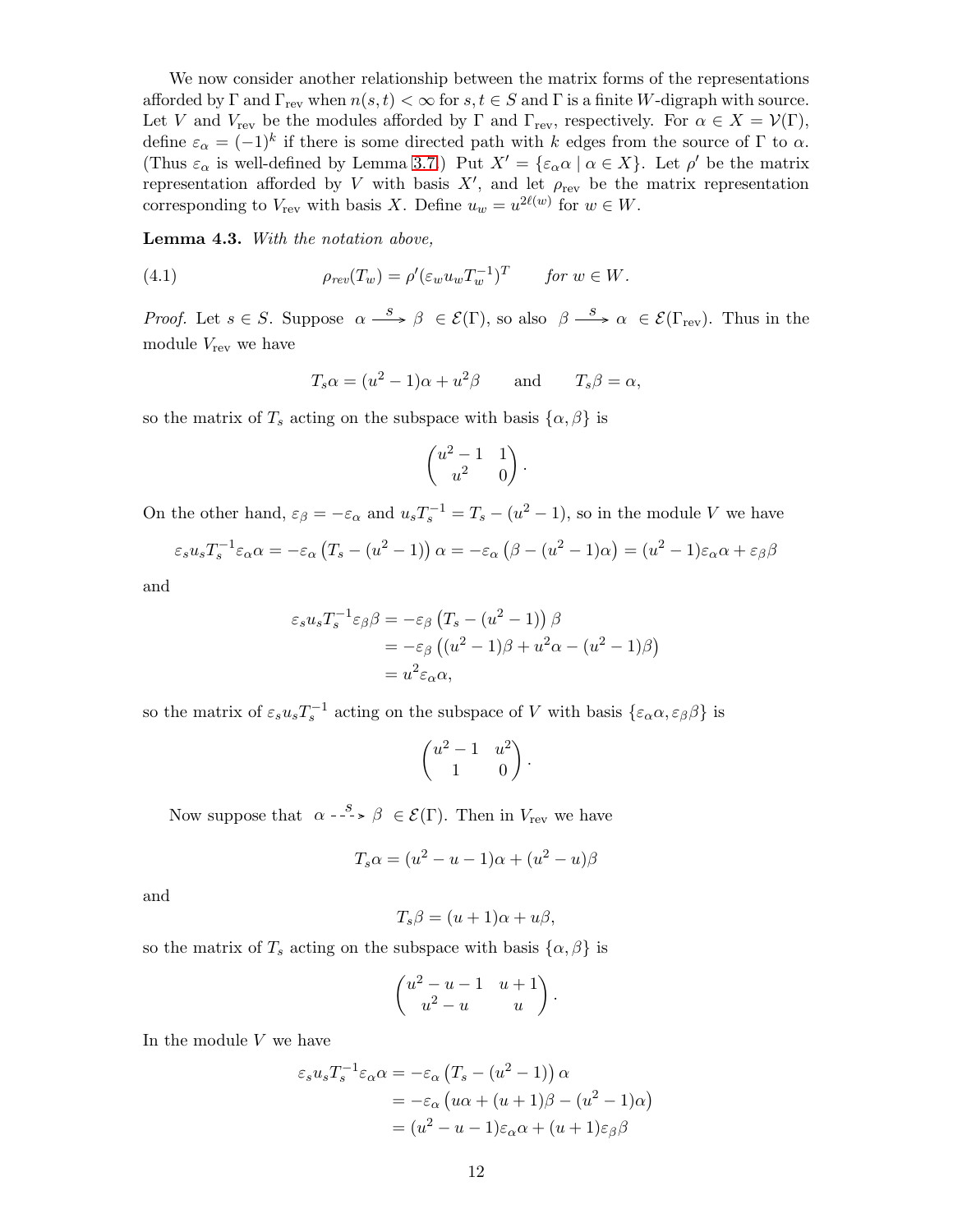and

$$
\varepsilon_s u_s T_s^{-1} \varepsilon_\beta \beta = -\varepsilon_\beta \left( T_s - (u^2 - 1) \right) \beta
$$
  
=  $-\varepsilon_\beta \left( (u^2 - u - 1)\beta + (u^2 - u)\alpha - (u^2 - 1)\beta \right)$   
=  $(u^2 - u)\varepsilon_\alpha \alpha + \varepsilon_\beta \beta,$ 

so the matrix of  $\varepsilon_s u_s T_s^{-1}$  acting on the subspace of V with basis  $\{\varepsilon_\alpha \alpha, \varepsilon_\beta \beta\}$  is

$$
\begin{pmatrix}u^2-u-1&u^2-u\\u+1&u\end{pmatrix}
$$

.

To summarize, [\(4.1\)](#page-11-0) holds when  $w = s \in S$ . The general case follows since if  $w \in W$ has reduced expression  $w = s_1 s_2 \cdots s_k$ , then  $T_w = T_{s_1} T_{s_2} \cdots T_{s_k}$ .  $\Box$ 

*Proof of Theorem [1.9.](#page-1-5)* Assume  $(W, S)$  is finite, Γ is a connected W-digraph, and  $\chi(\Gamma)$  and  $\chi(\Gamma_{\text{rev}})$  are the characters of H afforded by the representations  $\rho$  and  $\rho_{\text{rev}}$ , respectively. Then  $\chi(\Gamma)$  is also afforded by the representation  $\rho'$ , and so by Corollary [4.2](#page-10-0) and Lemma [4.3](#page-11-1) we have

<span id="page-12-1"></span>(4.2) 
$$
\chi(\Gamma_{\text{rev}})(T_w) = {}^{\sigma}\chi(\Gamma)(T_{w^{-1}}^{-1}) = \chi(\Gamma)(\varepsilon_w u_w T_w^{-1})
$$

for  $w \in W$ . Theorem [1.9](#page-1-5) follows by evaluating the three expressions in [\(4.2\)](#page-12-1) at  $u = 1$ .  $\Box$ 

### <span id="page-12-0"></span>5 The proof of Theorem [1.10](#page-1-6)

Let  $\zeta$  be the automorphism  $\gamma \mapsto \overline{\gamma}$  of  $\mathbb{Q}(u)$ . Given an H-module V, we endow the vector space  $\zeta V$  with the structure of an H-module with multiplication given by

$$
(h, v) \mapsto h *_{\zeta} v = \overline{h}v \quad \text{for } h \in H, v \in V,
$$

where the product  $\overline{h}v$  is carried out in V. In terms of the operation  $*_\zeta$ , condition [\(1.3\)](#page-1-7) can be written in the equivalent form

$$
\varphi(hv) = h *_{\zeta} \varphi(v) \quad \text{for } h \in H, v \in V.
$$

Since  $\varphi: V \to V$  is semilinear with respect to  $\zeta$  if and only if  $\varphi$ , when interpreted as a mapping  $V \to \zeta V$ , is a linear transformation, it follows that V affords a bar operator if and only if V and  $\mathcal{V}$  are isomorphic as H-modules.

*Proof of Theorem [1.10.](#page-1-6)* Assume  $(W, S)$  is finite and  $\Gamma$  is a finite W-digraph. Let  $\nu$  be the automorphism of  $\mathbb{Q}(u)$  determined by  $\nu(u) = -u$ , so  $\sigma = \nu \zeta$  satsifies  $\sigma(u) = -1/u$ . Let  $\rho$ ,  $\rho_{rev}$ , and  $\rho_{\zeta}$  be the matrix representations afforded by  $V(\Gamma)$ ,  $V(\Gamma_{rev})$ , and  $\zeta V(\Gamma)$ , respectively, with respect to the basis  $\mathcal{V}(\Gamma)$ . Then since  $\rho_{\zeta}(T_w) = \zeta \rho(T_{w-1}^{-1})$  for  $w \in W$ , we have

$$
\rho_{\zeta}(T_w) = \zeta(\sigma_{\rho_{\text{rev}}}(T_w)) = \nu_{\rho_{\text{rev}}}(T_w) \quad \text{for } w \in W
$$

by Corollary [4.2.](#page-10-0) Let  $\chi_{\Gamma}$ ,  $\chi_{\Gamma_{\text{rev}}}$ , and  $\chi_{\zeta}$  be the characters of H afforded by  $V(\Gamma)$ ,  $V(\Gamma_{\text{rev}})$ , and  $\zeta V(\Gamma)$ , respectively, so that

$$
\chi_{\zeta}(T_w) = {}^{\nu} \chi_{\Gamma_{\text{rev}}}(T_w) \quad \text{for } w \in W.
$$

Thus

$$
\chi_{\zeta}|_{u=1} = \chi_{\Gamma_{\text{rev}}}|_{u=-1} = \chi_{\Gamma}|_{u=1}
$$

 $\Box$ 

by Theorem [1.9.](#page-1-5) Hence  $\chi_{\zeta} = \chi_{\Gamma}$ , and so  $V(\Gamma)$  and  $\zeta V(\Gamma)$  are isomorphic.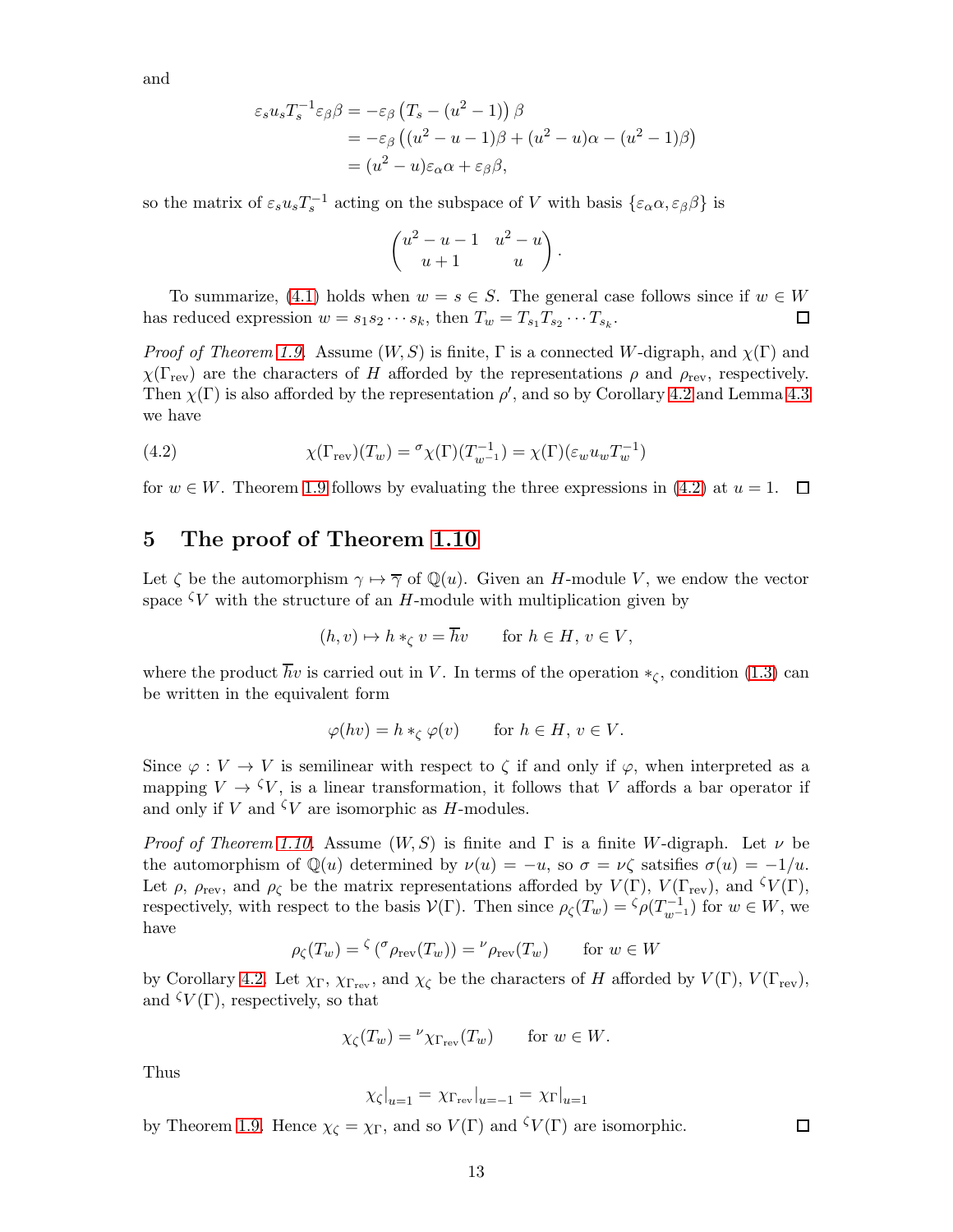We conclude this section with an example that shows that a source-fixing bar operator on  $V(\Gamma)$  may not exist.

<span id="page-13-1"></span><span id="page-13-0"></span>**Example 5.1.** Let  $W = W(B_3) = \langle r, s, t \rangle$ , with  $n(r, s) = 3$ ,  $n(r, t) = 2$ ,  $n(s, t) = 4$ . Let Γ be the W-digraph of Figure [5.1,](#page-13-1) with  $\chi_{\Gamma} = 1_W + sgn_W + \chi_{[21,-]} + \chi_{[1^2,1]} + \chi_{[1,2]} + \chi_{[-,21]}$ . Suppose  $V = V(\Gamma)$  admits a source-fixing bar operator. Since  $v_0$  is the source of  $\Gamma$  and



Figure 5.1 Digraph for Example [5.1](#page-13-0)

 $v_4 = T_rT_sv_0$ , we have

<span id="page-13-2"></span>(5.1) 
$$
\overline{v_4} = \overline{T_r T_s v_0} = \overline{T_r} \overline{T_s} v_0 = u^{-2} (T_r - (u^2 - 1)) u^{-2} (T_s - (u^2 - 1)) v_0
$$

$$
= u^{-4} (T_r - (u^2 - 1)) (v_2 - (u^2 - 1) v_0)
$$

$$
= u^{-4} (v_4 - (u^2 - 1) v_2 - (u^2 - 1) v_8 + (u^2 - 1)^2 v_0).
$$

On the other hand,  $v_4 = T_t T_s v_0$ , so we also have

<span id="page-13-3"></span>(5.2) 
$$
\overline{v_4} = \overline{T_t T_s v_0} = \overline{T_t} \overline{T_s} v_0 = u^{-2} (T_t - (u^2 - 1)) u^{-2} (T_s - (u^2 - 1)) v_0
$$

$$
= u^{-4} (T_t - (u^2 - 1)) (v_2 - (u^2 - 1) v_0)
$$

$$
= u^{-4} (v_4 - (u^2 - 1) v_2 - (u^2 - 1) v_1 + (u^2 - 1)^2 v_0).
$$

Since  $(5.1)$  and  $(5.2)$  cannot simultaneously hold, a contradiction is reached. Thus V does not admit a source-fixing bar operator.

#### 6 Concluding remarks

One fundamental problem concerning  $W$ -digraphs is to determine which  $H$ -modules have bases that support W-digraphs. We give partial results in this direction when  $(W, S)$  is finite.

Let  $\Gamma$  be a connected W-digraph. Let  $\sigma$  be the source of  $\Gamma$ . From Definition [1.2,](#page-0-1) it is clear that  $\mathcal{V}(\Gamma) \subseteq H\sigma$ . Thus  $V(\Gamma)$  is isomorphic to a quotient of the left regular module of H, and so the multiplicity of any irreducible H-module L as a constituent of  $V(\Gamma)$  is at most dim L. Specializing at  $u = 1$  gives

$$
\langle \varphi, \chi_{\Gamma}|_{u=1} \rangle \le \varphi(1)
$$
 for  $\varphi \in \text{Irr}(W)$ .

(Here  $\langle \alpha, \beta \rangle$  denotes the usual inner product of generalized characters  $\alpha$ ,  $\beta$  of W.)

By Theorem [1.9](#page-1-5) we have  $\chi_{\Gamma}|_{u=-1} = \text{sgn}_W \cdot \chi_{\Gamma}|_{u=1}$ . Thus if  $(W, S)$  has no connected components with exceptional characters in the sense of Gyoja [\[3\]](#page-14-5), then  $\chi_{\Gamma}|_{u=1} = \chi_{\Gamma}|_{u=-1}$  is self-associated, that is,  $\chi_{\Gamma}|_{u=1} = \text{sgn}_W \cdot \chi_{\Gamma}|_{u=1}$ . In particular, if  $(W, S)$  has no component of type  $H_3$ ,  $H_4$ ,  $E_7$ , or  $E_8$ , then  $\chi_{\Gamma}|_{u=1}$  is self-associated. The next example shows that if  $(W, S)$  has an exceptional character, then  $\chi_{\Gamma}|_{u=1}$  need not be self-associated.